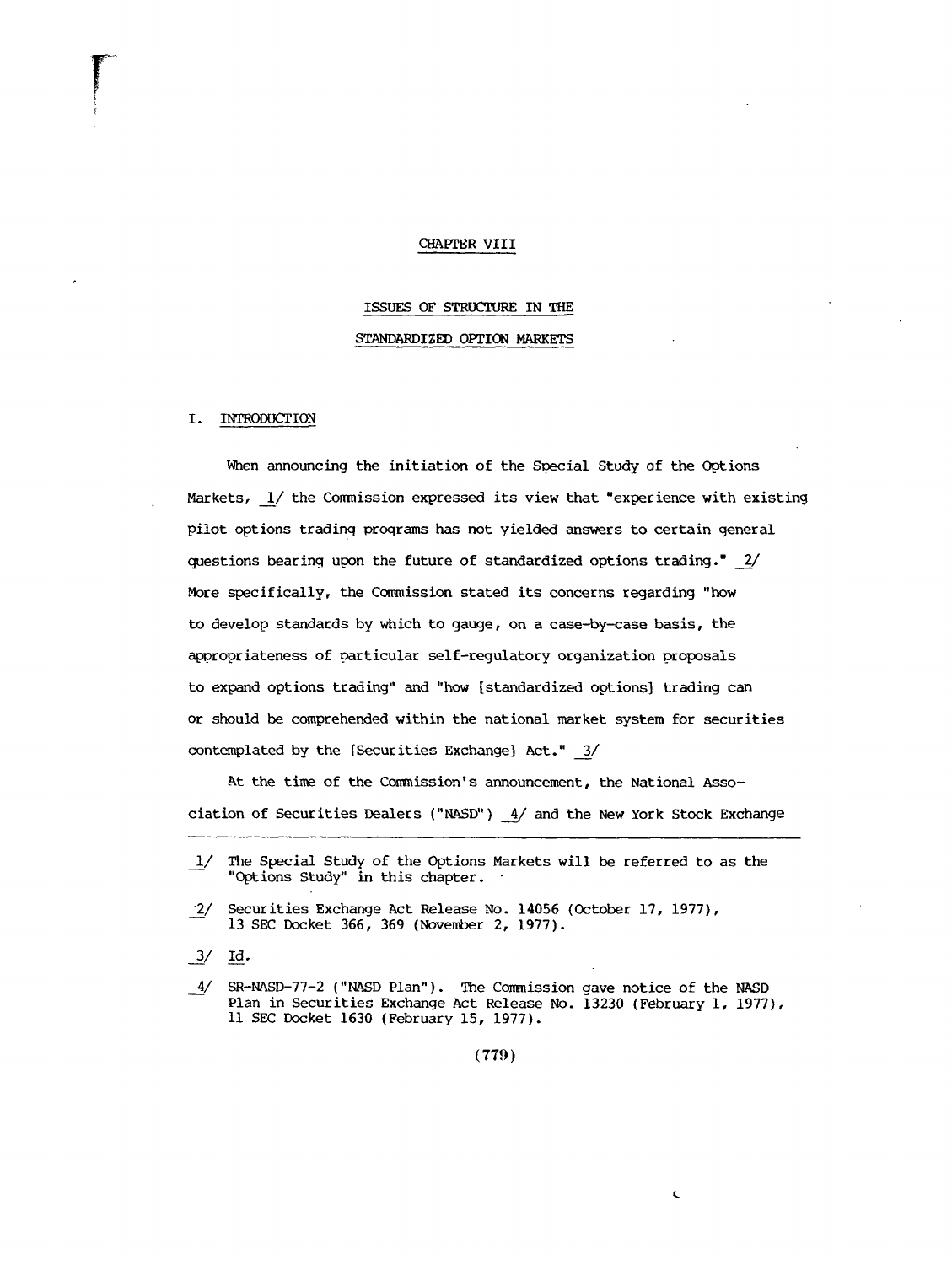("NYSE") 5/ had filed proposals to begin standardized options trading programs and the Chicago Board Options Exchange ("CBOE") 6/ had requested permission to commence trading in equity and other non-option securities. In addition, CBOE, the American Stock Exchange ("AMEX"), the Midwest Stock Exchange ("MSE"), and the Pacific Stock Exchange ("PSE") had proposed to list standardized options on underlying securities traded exclusively in the over-the-counter markets, 7/ and the Philadelphia Stock Exchange ("PHLX") and PSE had requested permission to eliminate the physical barriers existing between their stock and options trading floors. 8/ Further, MSE and PSE had proposed to permit individuals to hold simultaneous marketmaker appointments in listed options and their underlying securities under certain

- 5/ SR-NYSE-77-17 ("NYSE Plan"). The Commission gave notice of the NYS Plan in Securities Exchange Act Release No., 13674 (June 24, 1977), 12 SEC Docket 1014 (July 12, 1977).
- SR-CBOE-77-14 ("CHOE Plan"). The Con~nission gave notice of the CBOE Plan in Securities Exchange Act Release No. 13672 (June 24, 1977), 12 SEC Docket 1012 (July 12, 1977).
- **7-/** SR-PSE-76-17; SR-CBOE-76-16; SR-AMEX-76-28; SR-MSE-77-4. The Commission gave notice of these proposed rule changes in Securities Exchange Act Release No. 12539 (June ii, 1976), 9 SEC Docket 876 (June 30, 1976); No. 12703 (August 12, 1976), ii SEC Docket 221 4August 12, 1976); No. 13095 (December 22, 1976), ii SEC Docket 1269 (January ii, 1977); and No. 13406 (March 25, 1977), ii SEC Docket 2150 (April 12, 1977).
- $\frac{8}{2}$ SR-PHLX-77-6; SR-PSE-77-13. The Commission gave notice of these proposed rule changes in Securities Exchange Act Release No. 13689 (June 23, 1977), 12 SEC Docket 1037 (July 12, 1977), and No'. 13567 (May 23, 1977), 12 SEC Docket 471 (June 7, 1977).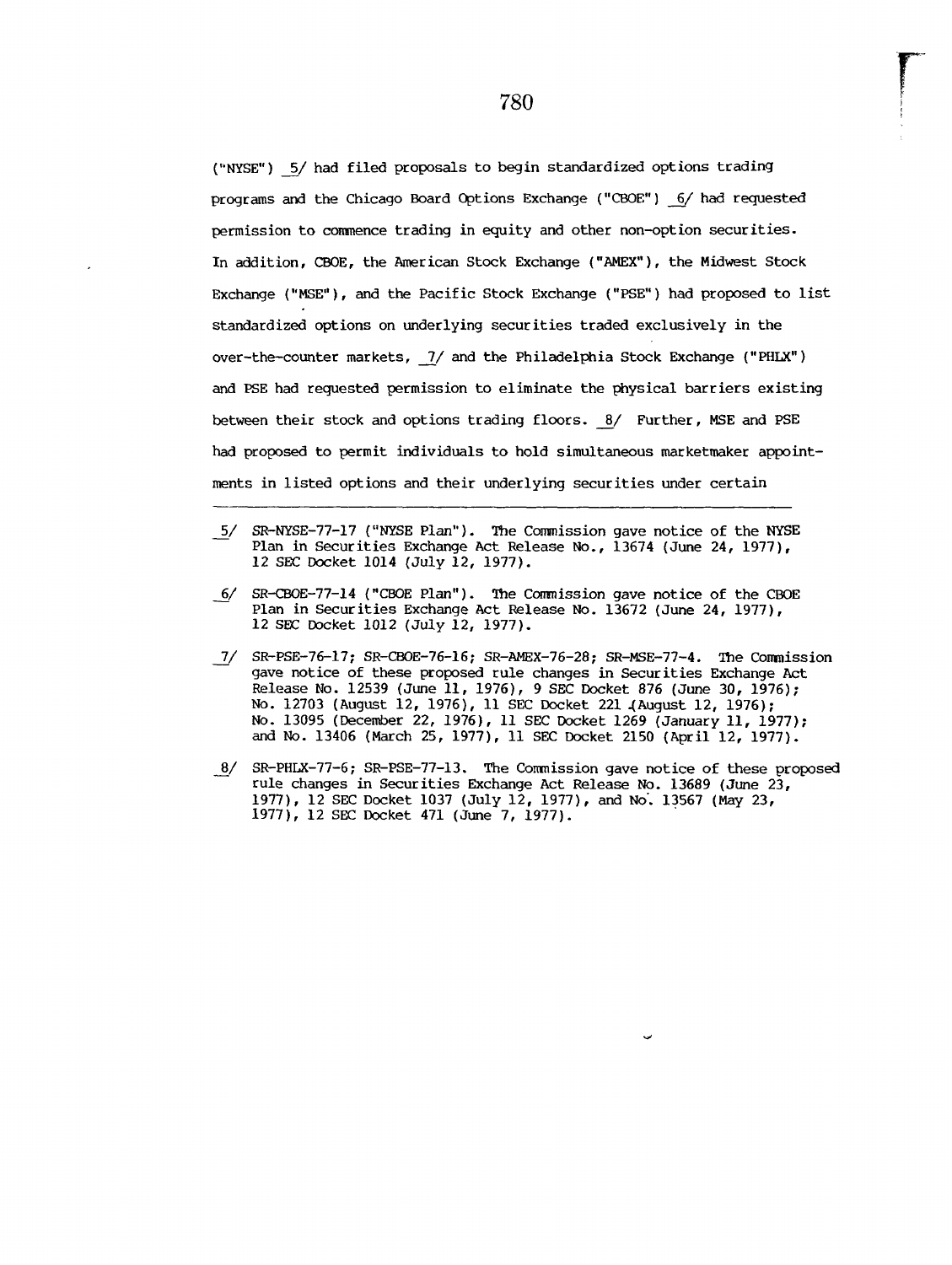circumstances. 9/ Finally, NYSE had proposed to rescind current restrictions on option trading by its stock specialists and registered stock marketmakers. 10/ Each of these proposals presented significant issues concerning the structure of the standardized options markets and the markets for their underlying securities.  $11/$ 

This chapter will discuss some of the issues that these proposals present with a view toward developing an analytical framework, formulated with reference to the purposes of the Securities Exchange Act ("Exchange Act"), within which to measure the appropriateness of these and similar .proposals. It will present various factors that should be considered when evaluating such proposals, but will not present specific recommendations with respect to whether the Commission should approve or disapprove any particular proposal. 12/ The chapter will first discuss the statutory

- 9/ SR-MSE-77-28; SR-PSE-77-17. The Commission gave notice of these proposed rule changes in Securities Exchange Act Release No. 13707 (June 30, 1977), 12 SEC Docket 1101 (July 19, 1977), and No. 13725 (July 7, 1977), 12 SEC Docket 1119 (July 19, 1977).
- $10/$ SR-NYSE-76-54. The Commission gave notice of this proposed rule change in Securities Exchange Act Release No. 12924 (October 27, 1976), i0 SEC Docket 786 (November 9, 1976).
- $11/$ These proposals, with the exception of SR-NYSE-76-54, were voluntarily withdrawn subsequent to the initiation of the Options Study pursuant to an agreement among the Commission and the self-regulatory organizations participating in the moratorium. However, each of the proposals may be resubnitted after January i, 1979 provided that the Comaission and other affected self-regulatory organizations are given sixty days advance notice. See Securities Exchange Act Release No. 14878 (June 22, 1978), 15 SEC Docket 98 (July 5, 1978).
- $12/$ Since these proposals are not pending before the Commission and may ultimately be submitted in revised form, recommendations concerning the specific proposals would be inappropriate at this time.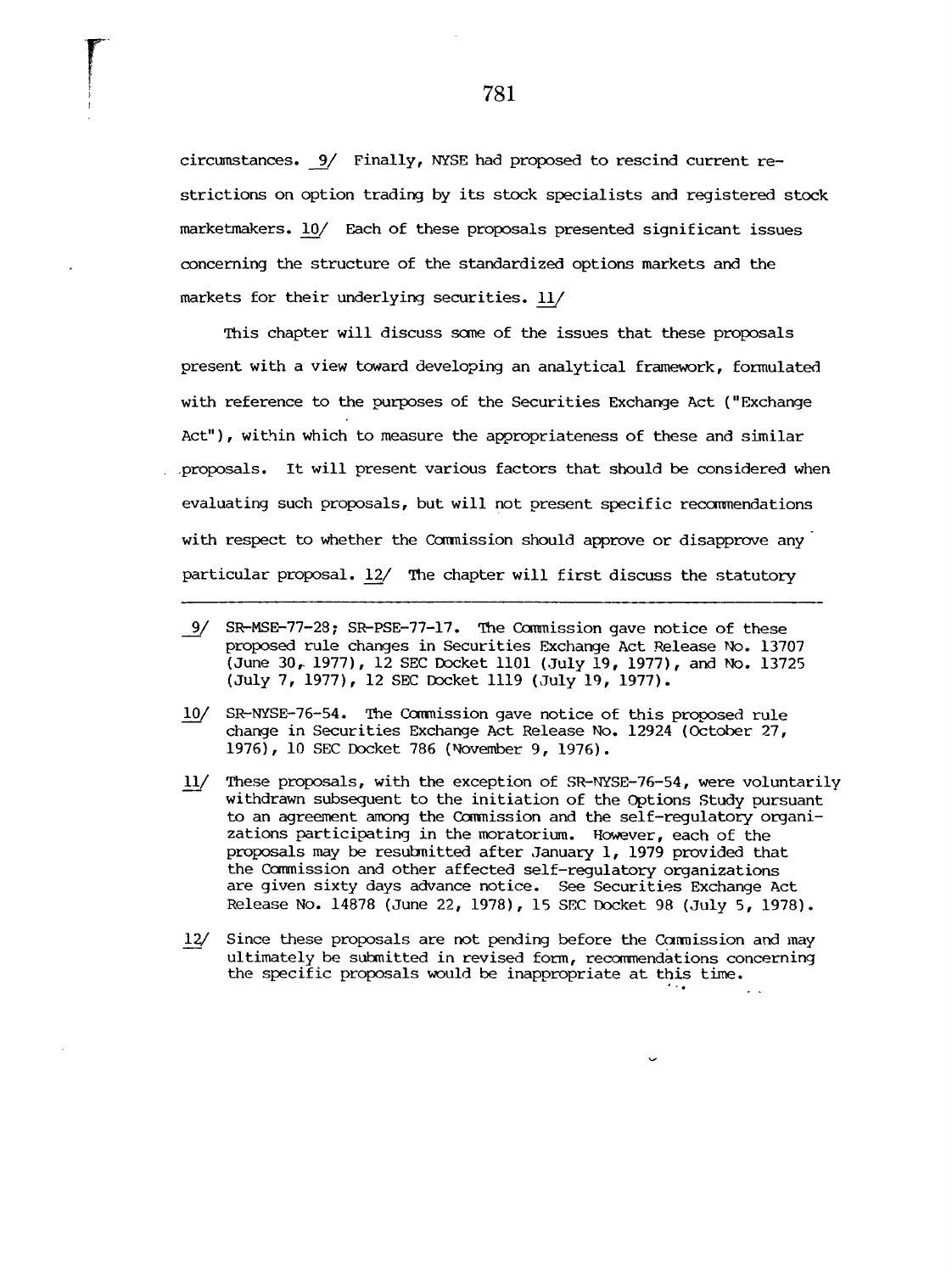standards that should be applied when evaluating issues such as those that the proposals raise. It will then discuss (i) whether, and under what circumstances, standardized options of the same class, expiration date, and exercise price should be traded in more than one marketplace, (ii) the extent to which the trading of standardized options and their underlying securities should be integrated, (iii) whether, and under what circumstances, standardized options should be traded in the over-the-counter markets, (iv) whether, and under what circumstances, the trading of standardized options should be permitted on the NYSE, and  $(v)$  the steps the Commission should consider at this time to assure that the standardized options markets evolve in a manner which is consistent with the public interest in perfecting the mechanisms of a national market system.

#### II. THE STATUTORY STANDARDS

### A. A National Market System

#### I. A National Market System and SEC Authority

The Securities Acts Amendments of 1975 (the "1975 Amendments" or the "Amendments") 13/ established as a purpose of the Exchange Act 14/ the

13/ Pub. L. No. 94-29 (June 4, 1975).

14/ 15 U.S.C. 78a et seq.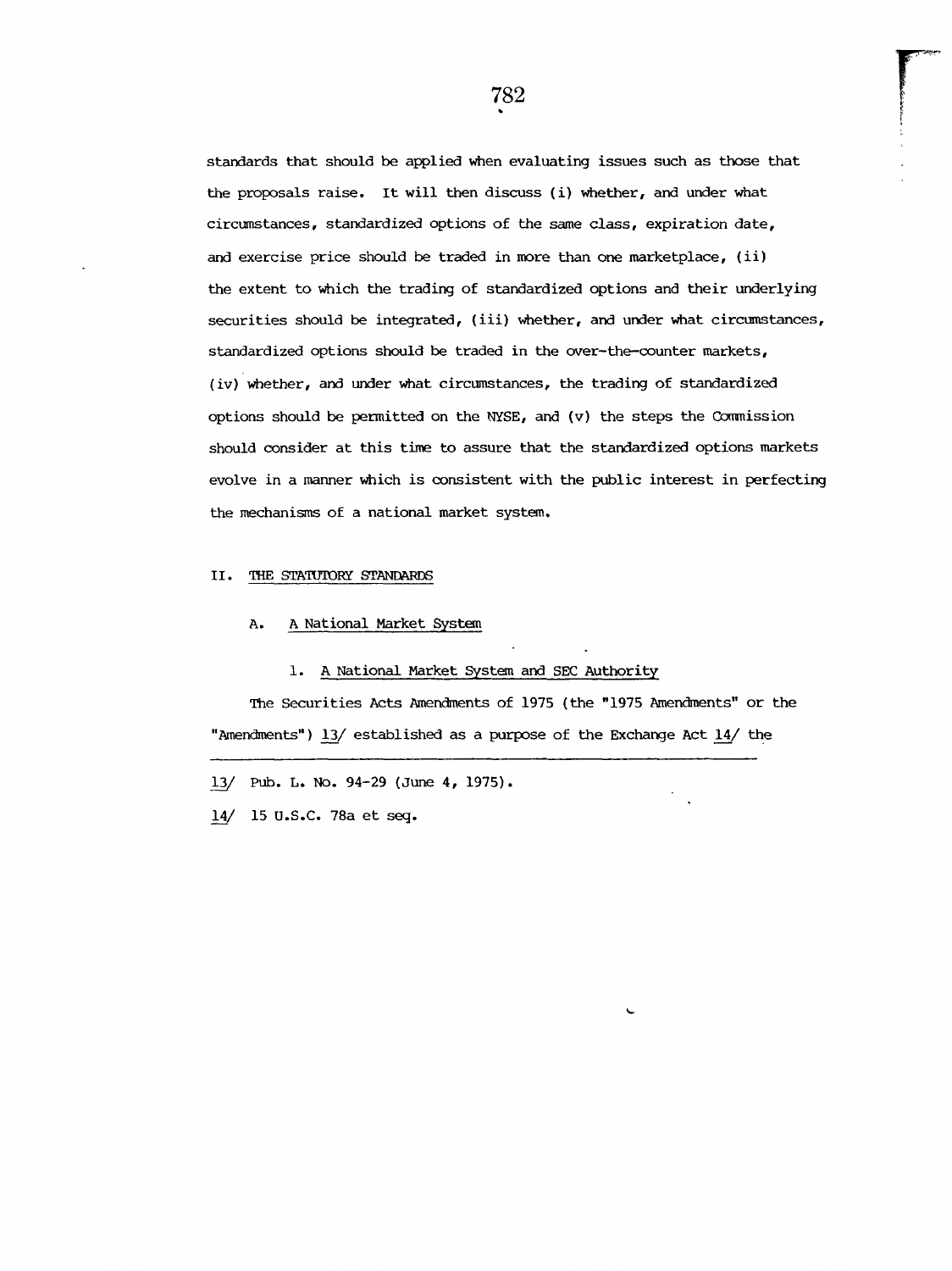need "to remove impediments to and perfect the mechanism of a national market system for securities." 15/ The Exchange Act, as amended, provides:

> The Commission is directed  $* * *$ , having due regard for the public interest, the protection of investors, and the maintenance of fair and orderly markets, to use its authority under [the Exchange Act] to facilitate the establishment of a national market system for securities (which may include subsystems for particular types of securities with unique trading characteristics) in accordance with the findings and to carry out the objectives set forth in paragraph (I) of [Section llA(a)]. The Commission, by rule, shall designate the securities or classes of securities qualified for trading in the national market system from among securities other than exempted securities. (Securities or classes of securities so designated hereinafter \* \* \* referred to as 'qualified securities.') 16/

The 1975 Amendments did not define a national market system. Rather, the Congress granted "broad, discretionary powers [to the Commission] to oversee the development of a national market system and to implement its specific components in accordance with the [Congressional] findings and to carry out the objectives set forth [in the Exchange Act]."  $17/$ The Amendments were designed to provide "maximum flexibility to the Commission and the securities industry in giving specific content to

15/ Section 11A(a)(2) of the Exchange Act [15 U.S.C. 78k-1(a)(2)].

- $16/$  Id.
- Senate Committee on Banking, Housing and Urban Affairs, Report to  $17/$ Accompany S. 249, S. Rep. No. 94-75, 94th Cong., ist Sess. 7 (1975) ("senate Report").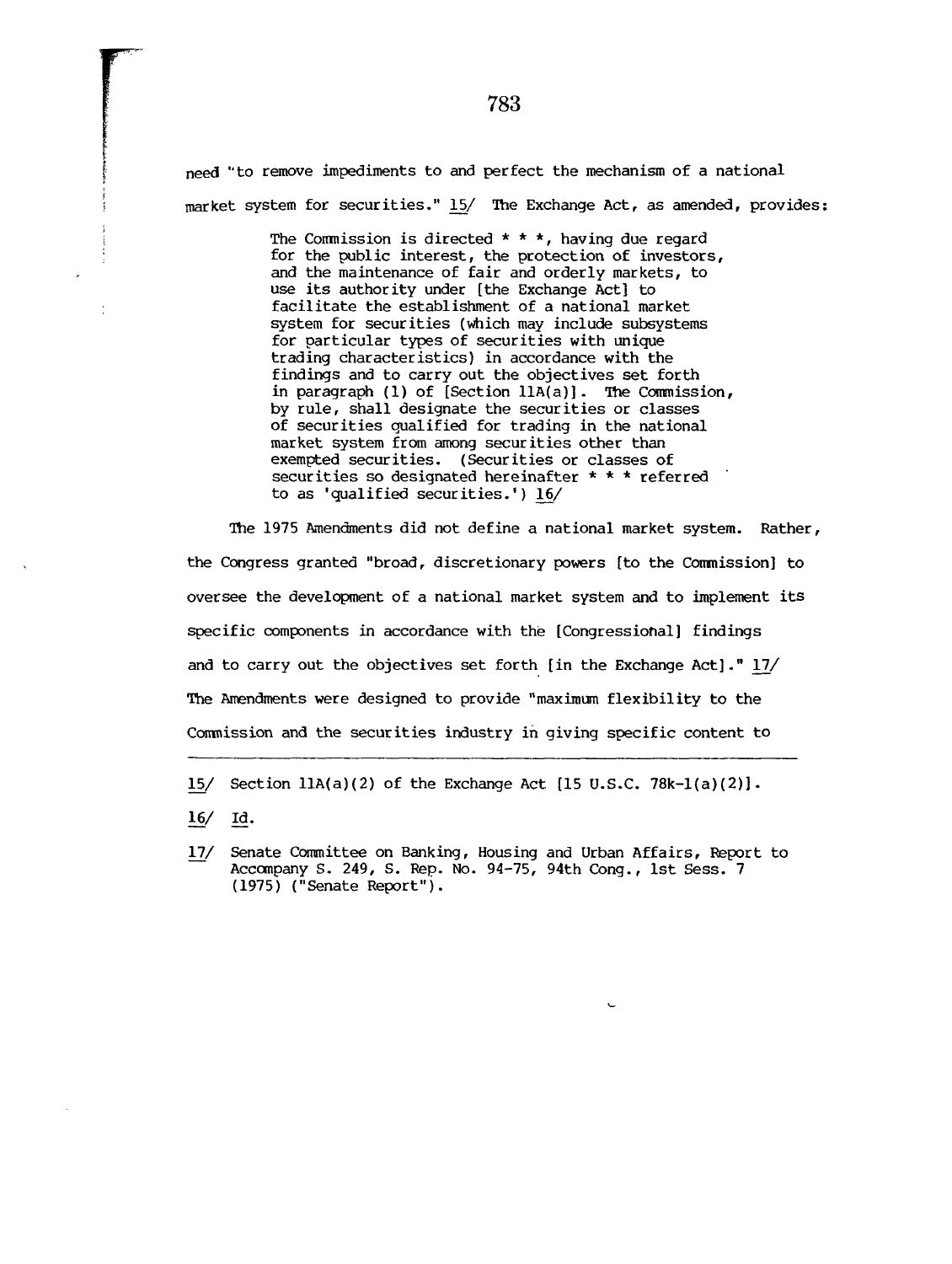the general concept of the national market system," 18/ and a national market system was to "evolve through the interplay of competitive forces as unnecessary regulatory restrictions are removed." 19/ The Congress expected, however, that "in those situations where competition may not be sufficient,  $* * *$  the Commission will use the powers granted to it \* \* \* to act promptly and effectively to insure that the essential mechanisms of an integrated secondary trading system are put into place as rapidly as possible." 20/ As the Senate Committee stated:

> [A] fundamental premise of the bill is that the initiative for the development of the facilities of a national market system must come from private interests and will depend upon the vigor of competition within the securities industry as broadly defined. Although the SEC's basic role would be to remove burdens on competition which would unjustifiably hinder the market's natural economic evolution and to assure that there is a fair field of competition consistent with investor protection in situations in which natural competitive forces cannot; for whatever reason be relied upon, the SEC must assume a special oversight and regulatory role. 21/

ţ

÷

į

 $\mathcal{V}$ 

A national market system was intended to encompass "all segments of the corporate securities markets including all types of common and

- 18\_\_/ Committee of Conference, Report to AcGompany S. 249, H.R. ReD. NO. 94-249, 94th Cong., ist Sess. 92 (1975) ("Conference Report"). See also Senate Report, supra, n.17, at 7-9.
- 19/ Conference Report, supra, n.18, at 92.
- $20/$  Id.
- Senate Report, supra, n.17, at 12. See also House Committee on  $21/$ Interstate and Foreign Commerce, Report to Accompany H.R. 4111, H.R. Rep. No. 94-123, 94th Cong., Ist Sess. 44 (1975) ("House Report").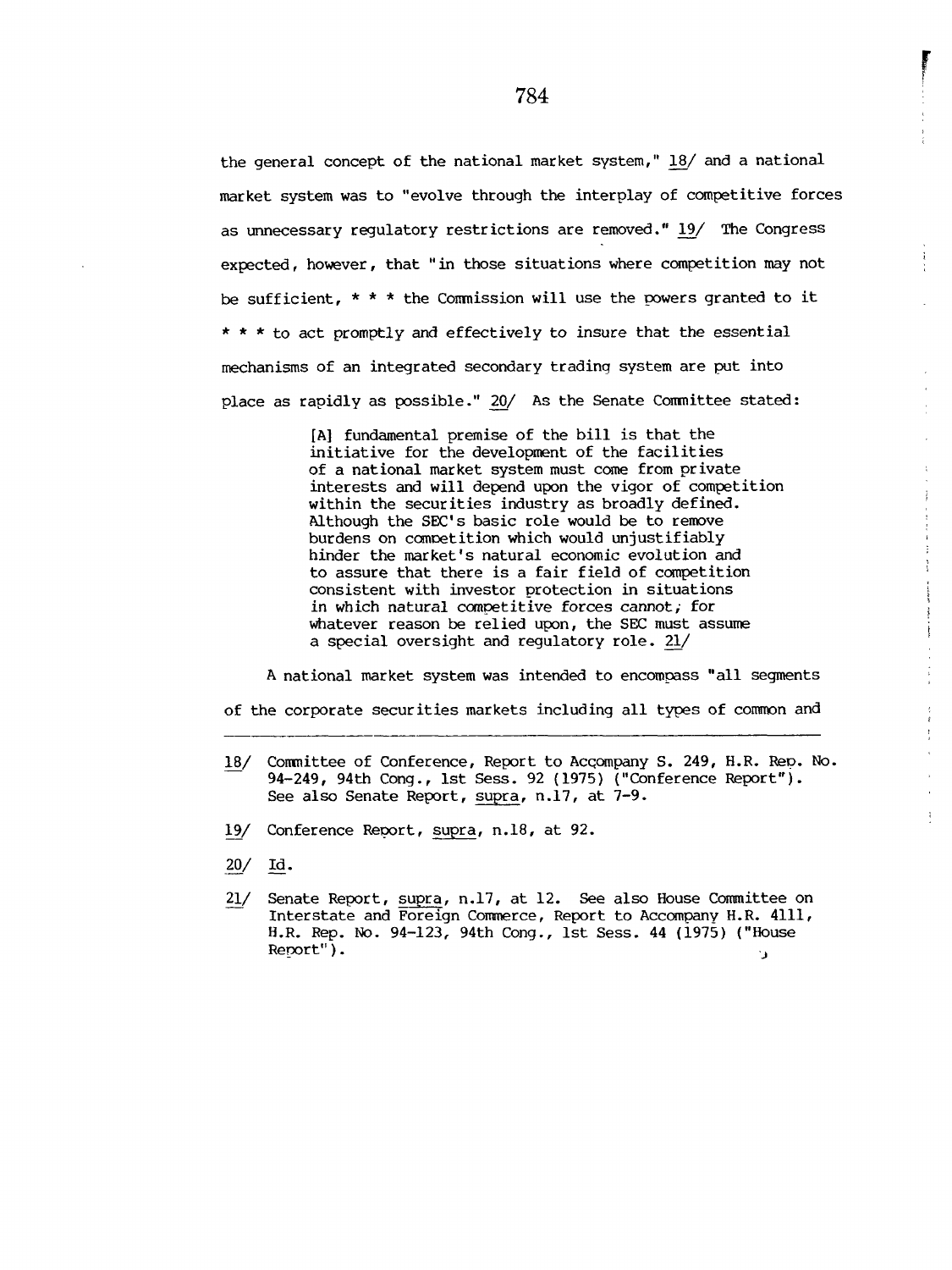preferred stocks, bonds, debentures, warrants and options." 22/ This was deemed desirable because many of the goals of a national market system were considered to be "nearly universal in scope and might not be fully realized within separate market systems." 23/ However, the Amendments did not seek to "ignore or eliminate distinctions between exchange markets and over-the-counter markets or other inherent differences or variations in the components of a national market system" or to "force all markets for all securities into a single mold." 24\_\_/ Instead, the Congress recognized that the "unique characteristics of other securities \* \* \* may require treatment different from that for listed common stocks" 25/ and, as a result, gave the Commission authority and flexibility to establish "subsystems within the national market system which are tailored to the characteristics of the particular types of securities which are to be traded in each subsystem." 26/

لا

785

<sup>22/</sup> Senate Report, supra, n.17, at 7. See also Conference Report,  $\underline{23}$  id. 24/ Id. 25/ Conference Report, supra, n.18, at 92-93. supra, n.18, at 92.

<sup>26/</sup> Id., at 93. See als Senate Report, supra, n.17, at 7.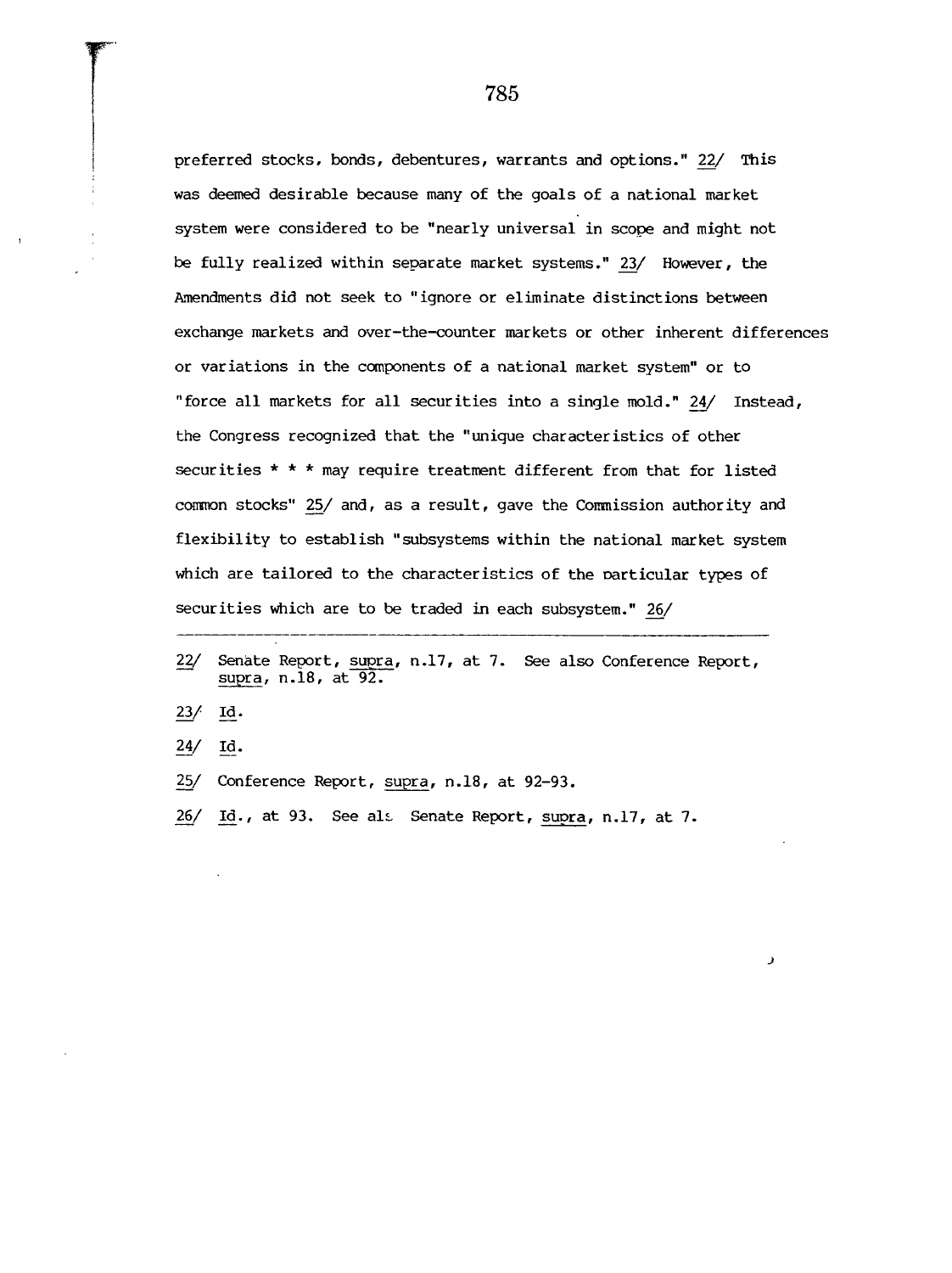### **2.** Objectives of a National Market System

Section  $11A(a)(1)$  of the Exchange Act states the Congressional findings

that:

(A) The securities markets are an important national asset which must be preserved and strengthened.

 $(B)$  New data processing and communications techniques create the opportunity for more efficient and effective market operations.

(C) It is in the public interest and appropriate for the protection of investors and the maintenance of fair and orderly markets to assure--

(i) economically efficient execution of securities transactions;

(ii) fair competition among brokers and dealers, among exchange markets, and between exchange markets and markets other than exchange markets;

(iii) the availability to brokers, dealers, and investors of information with respect to quotations for and transactions in securities;

(iv) the practicability of brokers executing investors' orders in the best market; and

 $(v)$  an opportunity, consistent with the provisions of clauses (i) and (iv) of this subparagraph, for investors' orders to be executed without the participation of a dealer.

(D) The linking of all markets for qualified securities through communication and data processing facilities will foster efficiency, enhance competition, increase the information available to brokers, dealers and

 $\lambda$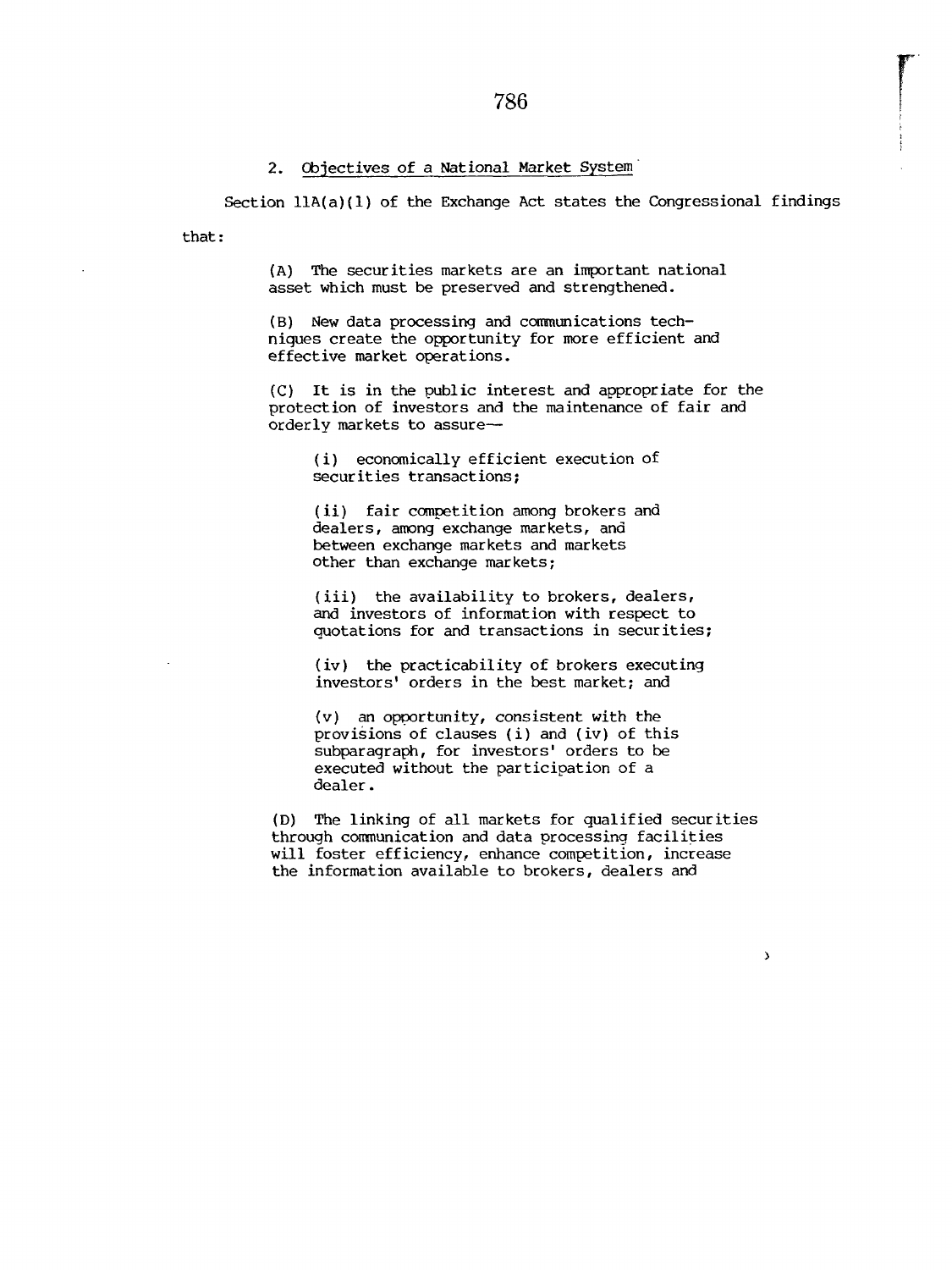investors, facilitate the offsetting of investors' orders, and contribute to best execution of such orders. 27/

These are the essential "goals and objectives of a national market system for qualified securities." 28\_\_/

More specifically, a primary objective of the national market system is "the centralization of all buying add selling interest so that each investor will have the opportunity for the best possible execution of his order, regardless of where in the system it originates." 29/ The 1975 Amendments established "a clear Congressional policy supporting the preservation and extension of the protections associated with auctiontype trading for appropriate securities under appropriate circumstances" 30/ and had "as a fundamental goal the elimination of fragmented markets for securities suitable for auction trading." 31/ In this regard, the Senate Committee stated:

> The Committee found that public investors could enjoy two important benefits when trading in an ideal auction-type market for securities as opposed to a purely dealer market: (1) Their limited price orders would have to be satisfied before any trans-

- **27/ 15 U.S.C. 78k-l(a)(1).**
- **28\_\_/ Senate Report, supra, n.17, at 8.**
- **29\_\_/Senate Report, supra, n.17, at 7.** See also House Report, supra, **n.21, at 50-51.**
- **30/ Id., at 18.**
- **31\_\_/Senate Report, s\_upra, n.17, at 17.** See also House "Report, supra,**n.21, at 50.**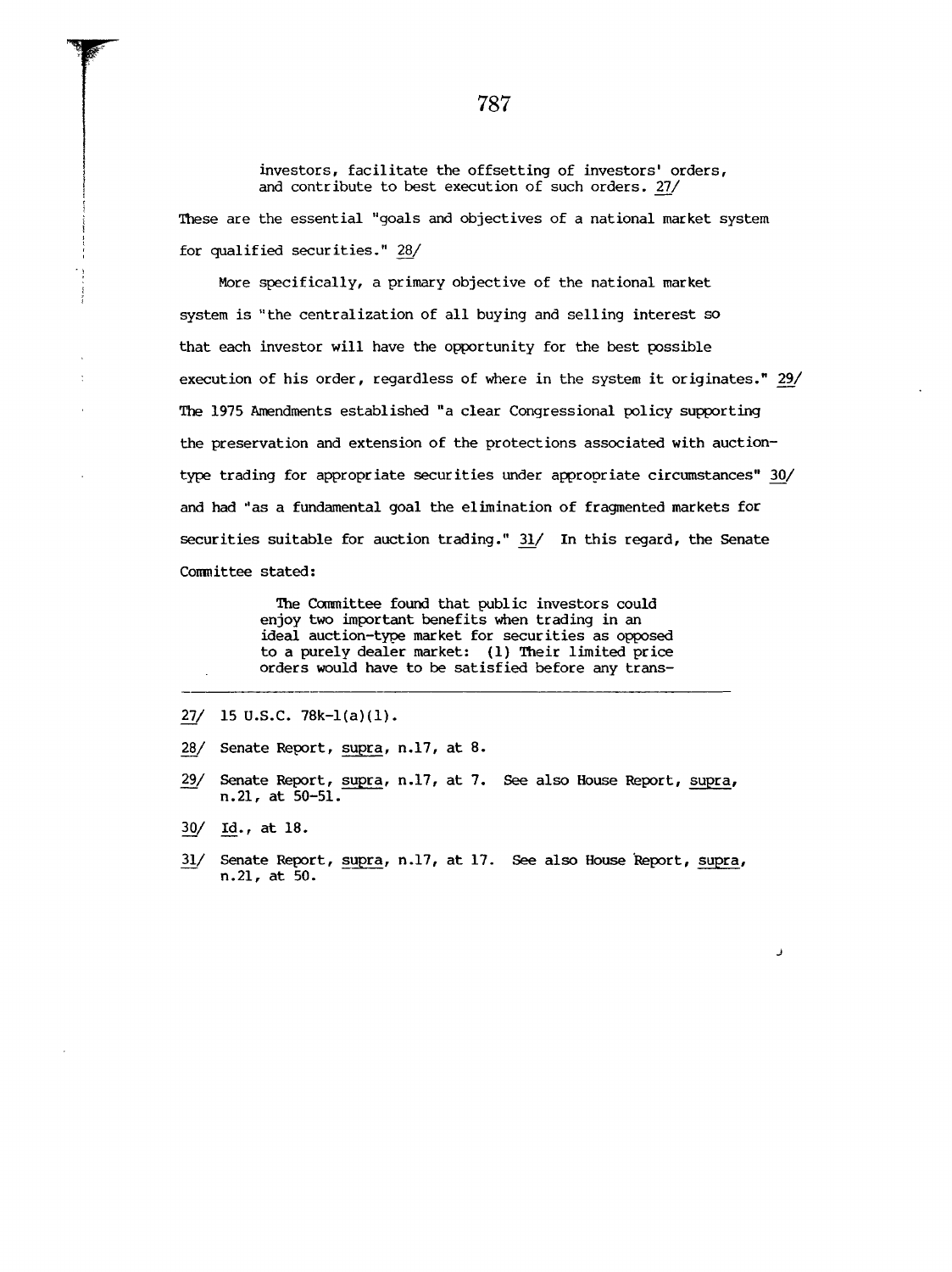action could be effected at the same price, by a specialist or other market maker for his dealer account, or by the customer's broker for the latter's proprietary account, or by any participant in that market at a price less favorable to the other party; and (2) Their market orders could be executed against another public limit or market order at a better price than that currently being quoted by any dealer for his own account.

[Exchange auction trading rules] protect public investors against prearranged trades that do not secure the best execution available and against the payment of a spread to a dealer. However, because the market for most listed securities is fragmented, i.e., conducted on several exchanges as well as in the third market, the value of this protection is considerably less than it might appear. For example, a limited price order is presently "protected" as to price priority on the exchange on which it is held but it is not protected in any way [with] respect to trading on another exchange or in the third market. As a consequence, a limit order for a listed security held in only one of several markets for that security need not be executed before a transaction is effected at the same price or at a price less favorable to the other party in another market. In the Committee's view this is the basic problem caused by the fragmentation of the securities markets: the lack of a mechanism by which all buying and selling interest in a given security can be centralized and thus assure public investors best execution. Until such centralization is accomplished, the protections and benefits of the auction market will remain limited. \* \* \* Therefore, the Committee believes that to eliminate market fragmentation and thus to achieve a true national market system, a set of trading rules and procedures must be adopted which will tie the individual D market centers together. 32/

 $32/$  Id., at 16-17.

ä,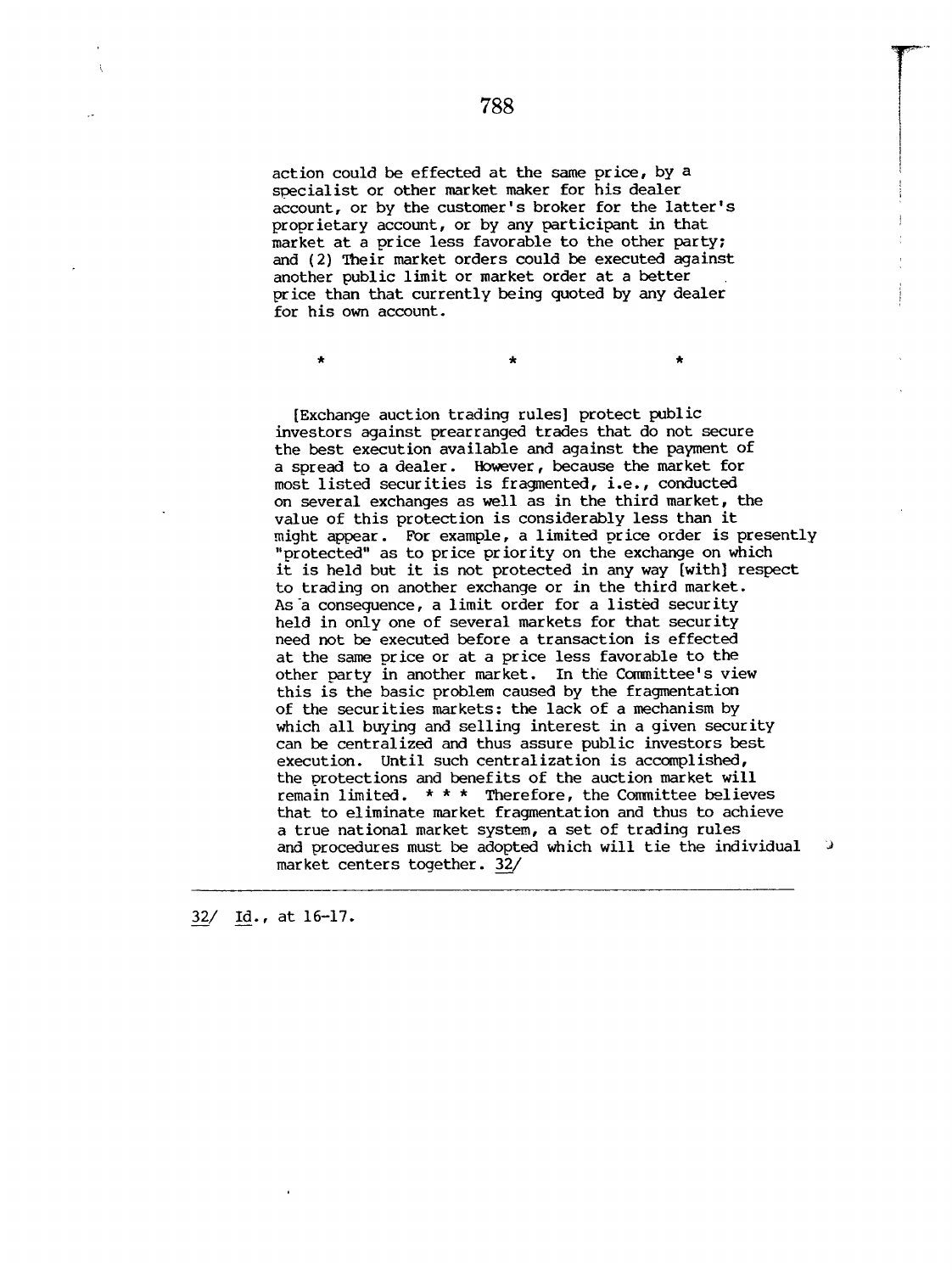Another of the "fundamental purposes underlying the national market system  $* * *$  is to enhance the competitive structure of the securities markets in order to foster the risk-taking function of market makers and thereby to provide free market incentives to active participation in the flow of orders." 33/ A "healthy, highly competitive system of market makers" was considered "essential to an efficient national market system." 34/ The Congress expressed its view that "many types of market makers are necessary" to assure that the securities markets are able to meet the needs of individual and institutional investors and that "encouragement should be given to all dealers to make simultaneous markets within the new national system." 35/ Moreover, the Congress expected that the "competitive structure and incentives" to engage in marketmaking activities that would accompany the establishment of a national market system "should supplement, and ultimately may be able to replace, most affirmative requirements to deal imposed by regulation."  $36/$ 

33/ Id., at 14. See also House Report, supra, n.21, at 50.

34/ Id.

35/ <u>Id</u>.

36\_\_/ Id.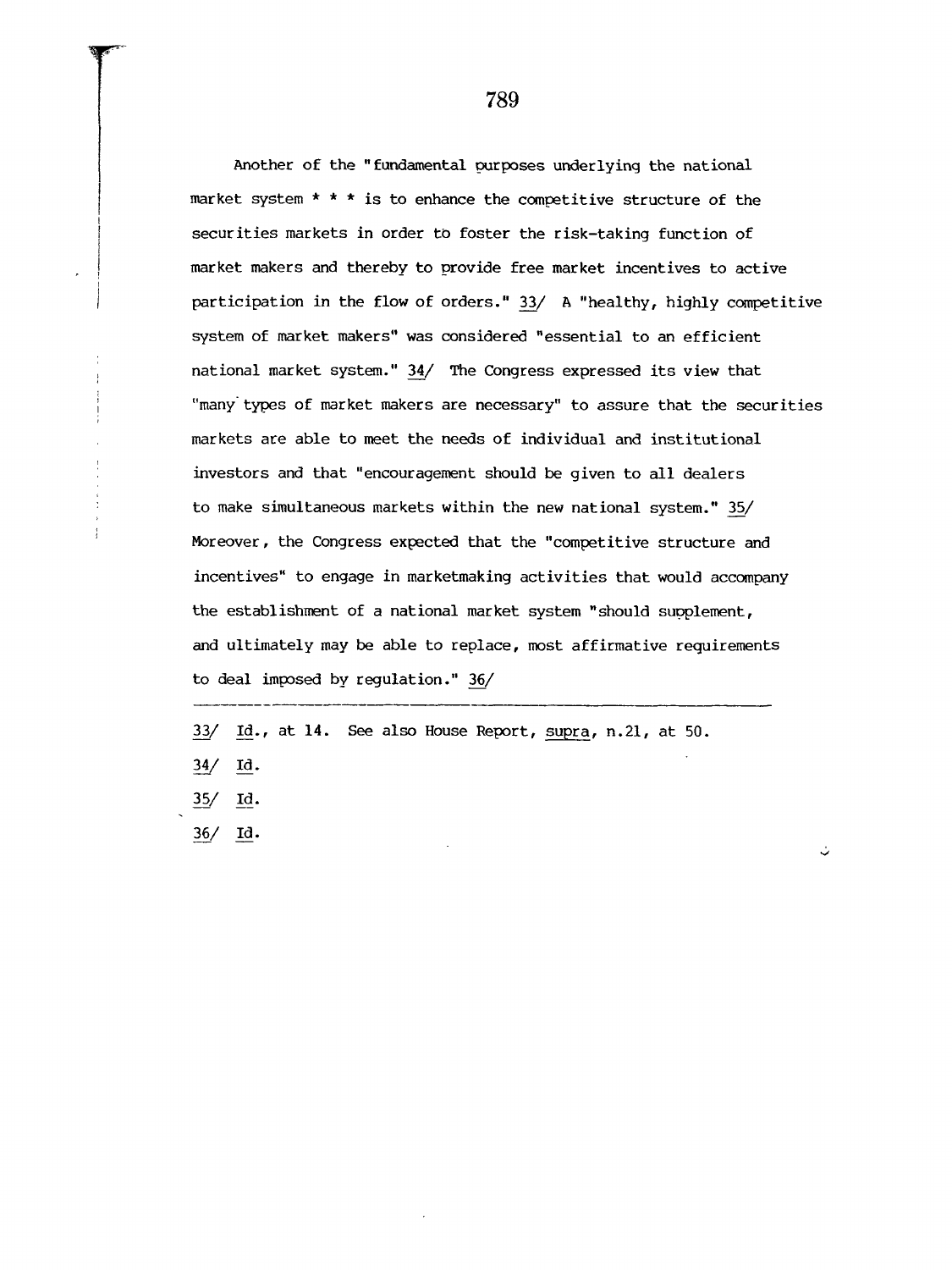#### 3. The Elimination of Unnecessary Regulatory Restrictions

To achieve the objectives of a national market system, the Congress called upon the private sector, under the supervision of the Commission, to develop and implement communication and data processing equipment to create a "single integrated [securities trading] system." 37/ The Commission's primary responsibility is "to remove burdens on competition which would unjustifiably hinder the market's natural economic evolution and to assure that there is a fair field of competition, consistent with investor protection, in situations in which natural competitive forces can not, for whatever reason, be relied upon  $* * *$ ." 38/ Accordingly, the Amendments charged the Commission "with an explicit and pervasive obligation to eliminate all present and future competitive restraints that [can] not be justified by the purposes of the Exchange Act," 39/ and directed the Commission "to remove existing burdens on competition and to refrain from imposing, or permitting to be imposed, any new regulatory burden on competition 'not necessary or appropriate in furtherance of the purposes' of the Exchange Act."  $40/$ 

37/ Id., at 9. See also Conference Report, supra, n.18, at 92. 18/ Id., at 12. See also Conference Report, supra, n.18, at 94-95 and House Report, supra, n.21, at 49-51. 39/ Id., at 13. See also Conference Report, supra, n.18, at 94-95. 40/ Conference Report, supra, n.18, at 94.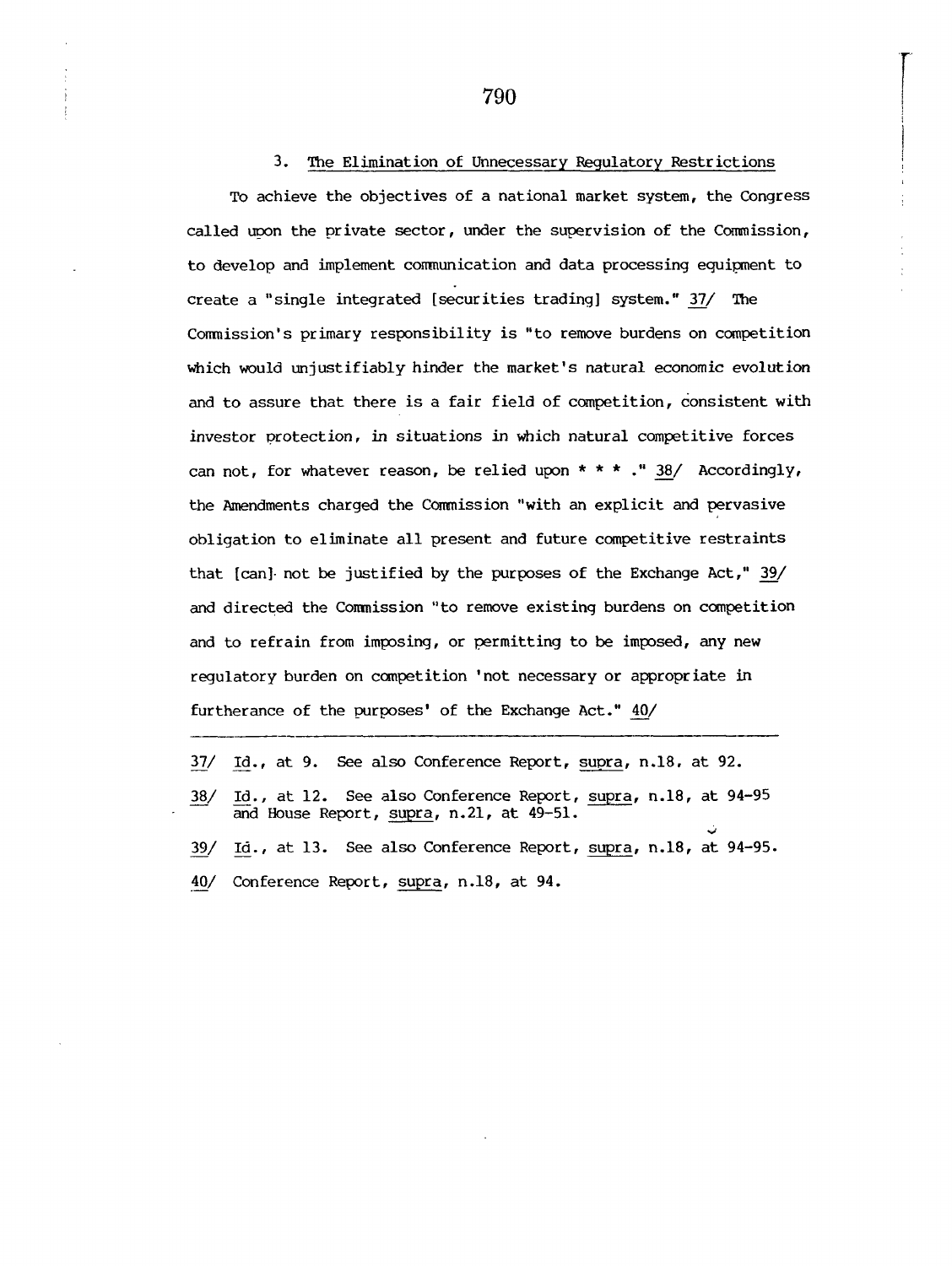Accordingly, Sections 6(b)(8), 41/ 19(b) 42/ and 19(c) 43/ of the Exchange Act were amended to obligate the Commission to review self-requlatory organization rules and to abrogate or disapprove rules which have or would have the effect of placing a burden on competition that is neither necessary nor appropriate in furtherance of a legitimate regulatory objective.  $44/$  Similarly, Section 23(a)  $45/$ requires the Commission to evaluate its own regulatory proposals "in light of the fundamental national economic policy of furthering competition" 46/ and prohibits the Commission from adopting any rule or regulation "which would impose a burden on competition not necessary or appropriate in furtherance of the purposes of [the Exchange Act] ." 47/ Under each of these sections, the Commission's responsibility is "to balance the perceived anti-competitive effects of [a] regulatory policy or decision at issue against the purposes of the Exchange Act that

- 41/ 15 U.S.C. 78f(b)(8). ~
- 42/ 15 U.S.C 78s(b).
- 43/ 15 U.S.C 78s(c). See also Section 31(b) of the 1975 Amendments, Pub. L. 94-29, Section 31(b) (June 4, 1975).

ات

- 44/ Conference Report, supra, n.18, at 94; Senate Report, supra, n.17, at 13.
- 45/ 15 U.S.C. 78n(a)(2).
- 46/ Senate Report, supra, n.17, at 13.
- 47/ 15 U.S.C. 78n(a)(2).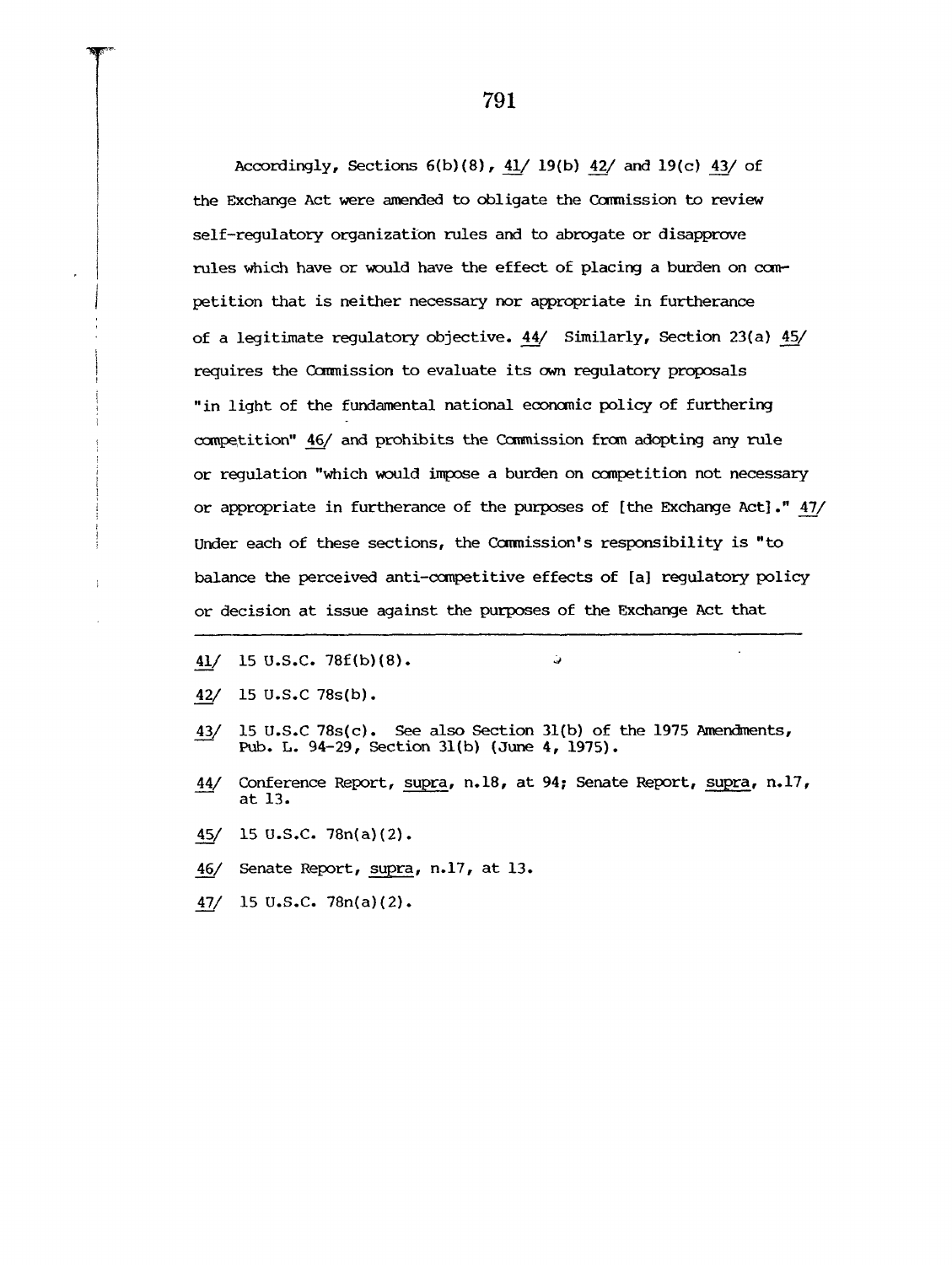would be advanced thereby and the costs of doing so." 48/ While the Commission is not required to justify its actions as "the least anticompetitive manner of achieving a regulatory objective," the Commission must "weigh competitive impact in reaching regulatory conclusions." 49/ As the Senate Report stated:

> Competition would not  $* * *$  become paramount to the great purposes of the Exchange Act, but the need for and effectiveness of regulatory actions in achieving those purposes would have to be weighed against any detrimental impact on competition. 50/

## 4. Communication Among and Dissemination of Information About Securities Markets

Section  $llA(b)$  and (c) of the Exchange Act gives the Commission direct jurisdiction over certain persons or organizations engaged in the business of collecting, processing, or publishing information relating to quotations for, indications of interest to purchase and sell, and transactions in securities.  $51/$  In particular, subsection llA(c) was designed to "give the Commission extensive power to develop and regulate the national market system and the activities of persons involved in that system,"

- 48/ Senate Report, supra, n.17, at 13-14. See also Conference Report, supra, n.18, at 94.
- 49/ Id., at 13.
- **50/** Id., at 14. See also Conference Report, supra, n.18, at 94-95.
- 51/ 15 U.S.C. 78k-1(b), (c).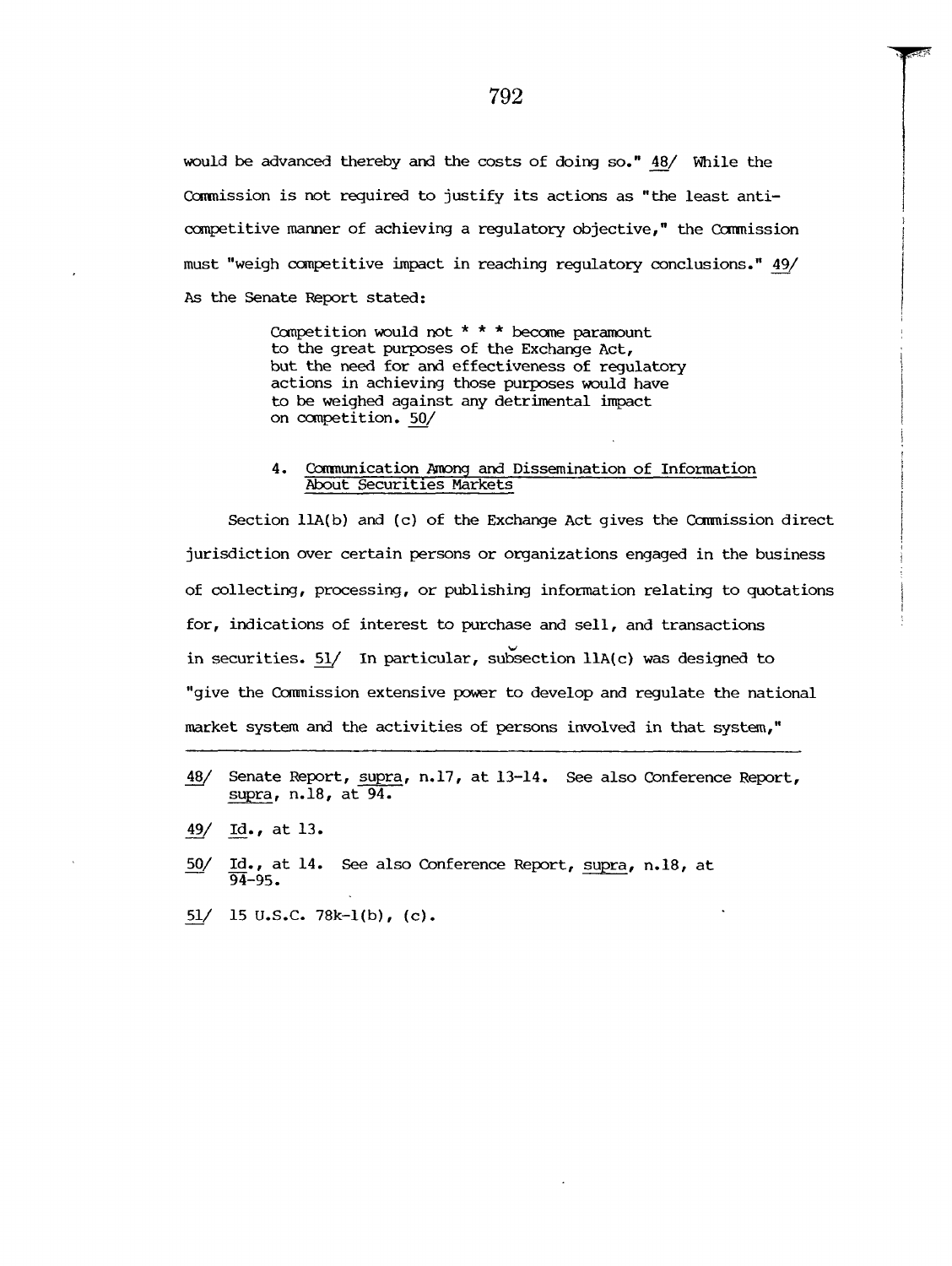and the Commission's rule-making authority under the subsection extends to:

> \* \* \* facilitating the development of a composite tape and composite quotation system, determining the occasion for suspension of the operation of a tape or quotation system with respect to particular securities, establishing performance standards for securities information processors, prescribing the terms and conditions for retransmission of infomation collected by any exclusive processor, preventing the use or publication of fraudulent, deceptive, or manipulative market information, and integrating information services and market facilities. 52/

The Commission's direct regulatory authority under subsection  $llA(c)(1)$  was intended to assure that the Commission would "play an effective leadership role in the establishment and regulation of a national market system." 53/ Accordingly, subsection  $ll(A(c)(1))$  provides:

> (c)(1) No self-regulatory organization, member thereof, securities information processor, broker, or dealer shall make use of the mails or any means or instrumentality of interstate commerce to collect, process, distribute, publish, or prepare for distribution or publication any information with respect to quotations for or transactions in any security other than an exempted security, to assist, participate in, or coordinate the distribution or publication of such information, or to effect any transaction in, or to induce or attempt to induce the purchase or sale of, any such security in contravention of such rules and

52/ Senate Report, supra, n.17, at 103-104. See also ConferenceReport, supra, n.18, at 93.

53/ Id.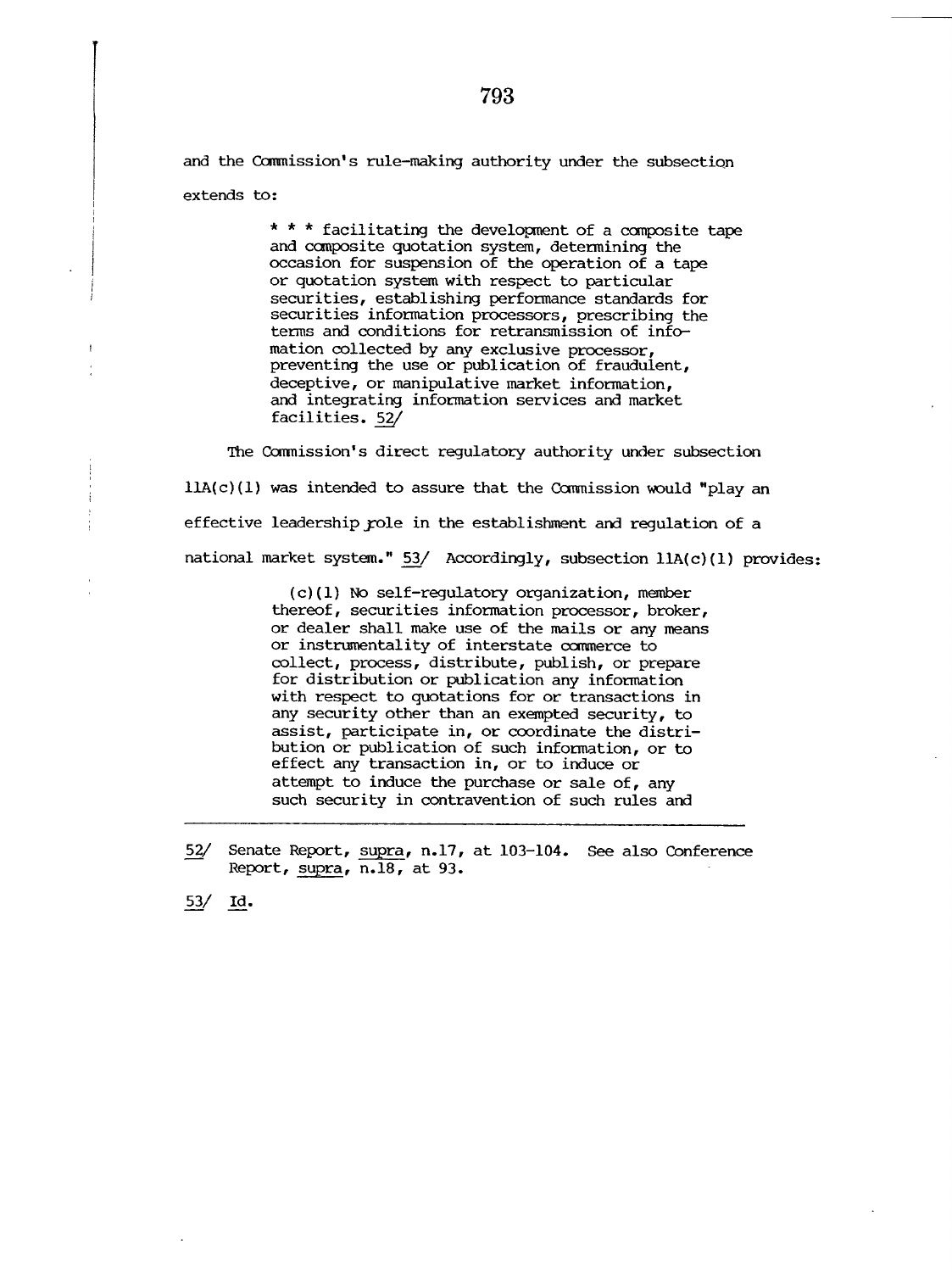regulations as the Commission shall prescribe as necessary or appropriate in the public interest, for the protection of investors, or otherwise in furtherance of the purposes of [the Exchange Act] to--

(A) prevent the use, distribution, or publication of fraudulent, deceptive, or manipulative information with respect to quotations for and transactions in such securities;

(B) assure the prompt, accurate, reliable, and fair collection, processing, distribution, and publication of information with respect to quotations for and transactions in such securities and the fairness and usefulness of the form and content of such information;

> $\star$  $\star$

(E) assure that all exchange members, brokers, and dealers transmit and direct orders for the purchase or sale of qualified securities in a manner consistent with the establishment and operation of a national market system; and

**(F) assure equal regulation of all markets for qualified securities and all exchange members, brokers, and dealers effecting transactions in such securities. 54\_\_/**

With respect to subsection (E), the Senate Report stated:

[T]he Commission would be required to assure that any order transmission or "switching" system utilized by a brokerage firm or an exchange operates in a manner consistent with the development and operation of a national market system. Large brokerage firms rely heavily on high speed systems for the direction of orders to a designated facility for execution. The Committee has been informed that many of these systems are currently geared to route orders for any particular security to only one market center, e.g.,

54 $/$  15 U.S.C. 78k-1(c).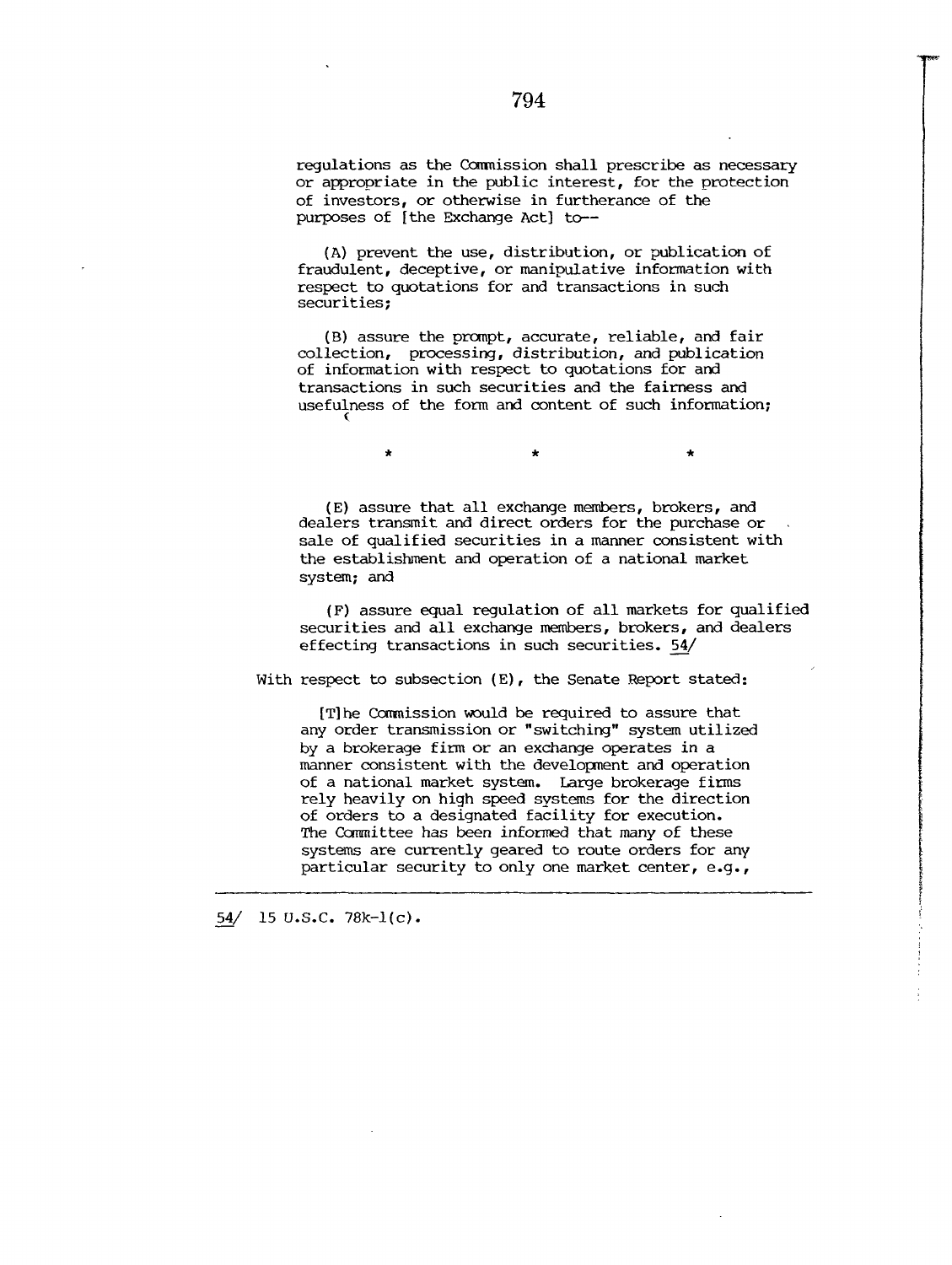the NYSE. The functioning of such systems in this manner is inconsistent with the development and operation of a national market system. It may also be inconsistent with a broker's obligation to obtain "best execution" for his customers. The subsection would accordingly give the SEC the responsibility to require brokers to utilize order switching services which are "neutral" as to market centers, giving preference to one execution facility over another only to insure ~est execution. **55/**

#### 5. Multiple Trading

Multiple trading is the trading of a security in more than one marketplace. Multiple trading may occur as a result of listing a security on more than one exchange, through the grant of unlisted trading privileges, or as a result of trading listed securities in the overthe-counter markets. Since 1934, the Commission has generally encouraged the development of competitive markets for securities listed on the NYSE. Traditionally, this has been done by facilitating the trading of these securities on regional exchanges pursuant to "unlisted trading privileges." Under Section  $12(f)(1)$  of the Exchange Act, if a security is listed on one exchange, any other exchange may initiate trading in that security merely by obtaining the permission of the Commission. The Exchange Act also requires that the Commission grant an application for unlisted trading privileges with respect to a listed security if the Commission finds, after appropriate notice and opportunity

**<sup>55</sup>\_\_/ Senate Report, supra, n.17, at 104-105.** supra, n.21, at 41, 92. See also House Report,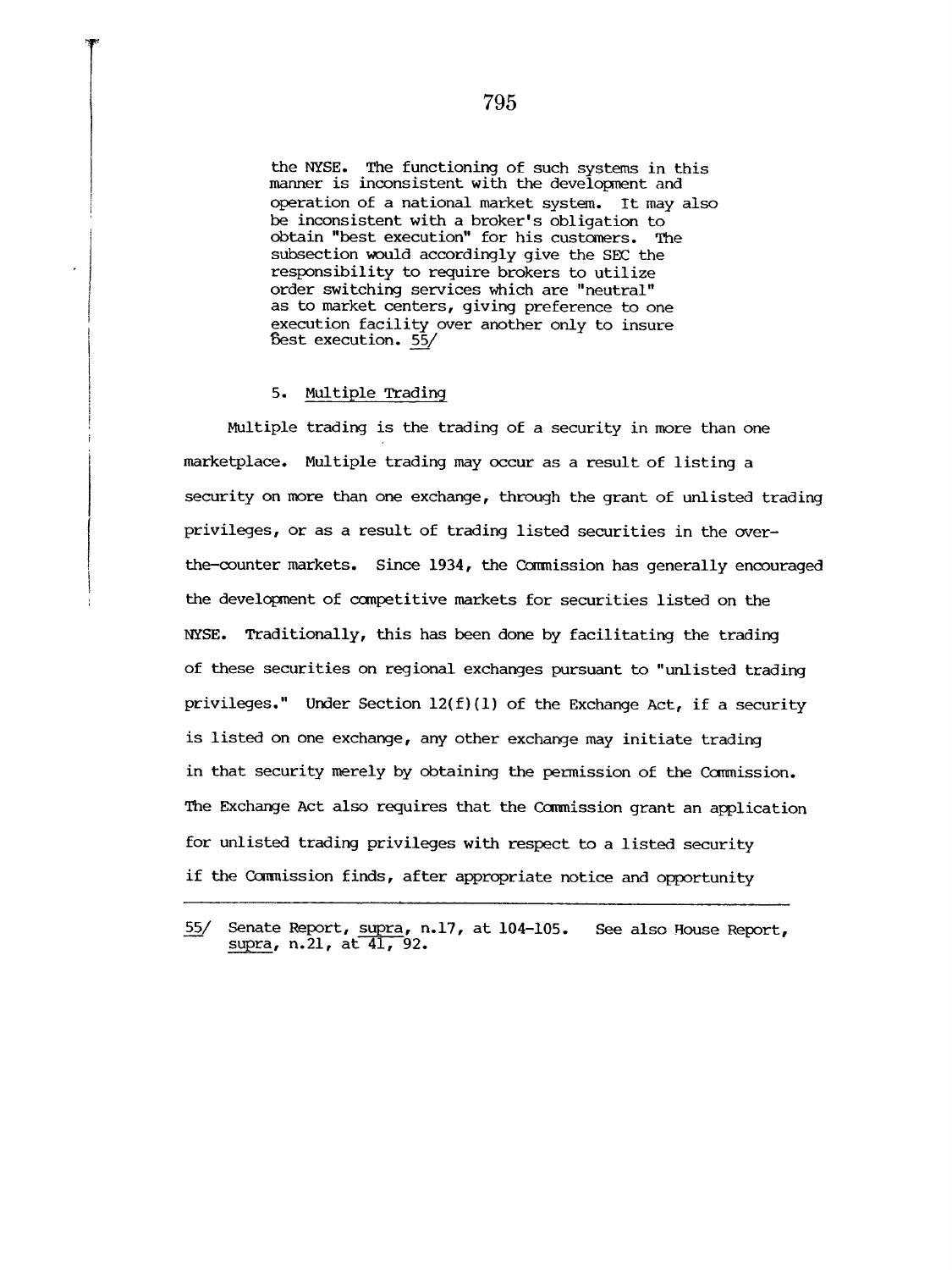for hearing, that the application is "consistent with the maintenance of fair and orderly markets and the protection of investors." 56/

As the Senate Report observed, the Commission has usually granted applications for unlisted trading privileges involving securities already listed on at least one exchange "as a matter of course," 57/ and the 1975 Amendments supported this approach. 58/ .The Congress viewed unlisted trading privileges, and consequently multiple exchange trading of listed securities, "as appropriate to a national market system in which all market makers and brokers are permitted to deal freely with one another without unnecessary regulatory constraints." 59/ As the Senate Securities Industry Study stated:

> Since the imposition of federal regulation in 1934, the SEC has consistently taken a position in favor of the competitive trading of listed securities in multiple markets  $* * *$ . It has also resisted efforts by the NYSE to prevent its members from dealing in such dually-traded securities on these other exchanges. The Subcommittee believes that restriction of trading in securities to a single market is a drastic measure, to be legislated only when the public interest clearly requires it. 60/

- 56/ Section  $12(f)(1)$  of the Exchange Act  $[14 \text{ U.S.C. } 781(f)(1)]$ .
- 57/ Senate Report, supra, n.17, at 19.
- 58/ Id., at  $106.$
- 59/ Id., at 20.
- 60/ Subcomm. on Securities of the Senate Comm. on Banking, Housing and Urban Affairs, Securities Industry Study, 93rd Cong., ist Sess. 121 (1973) (footnotes omitted).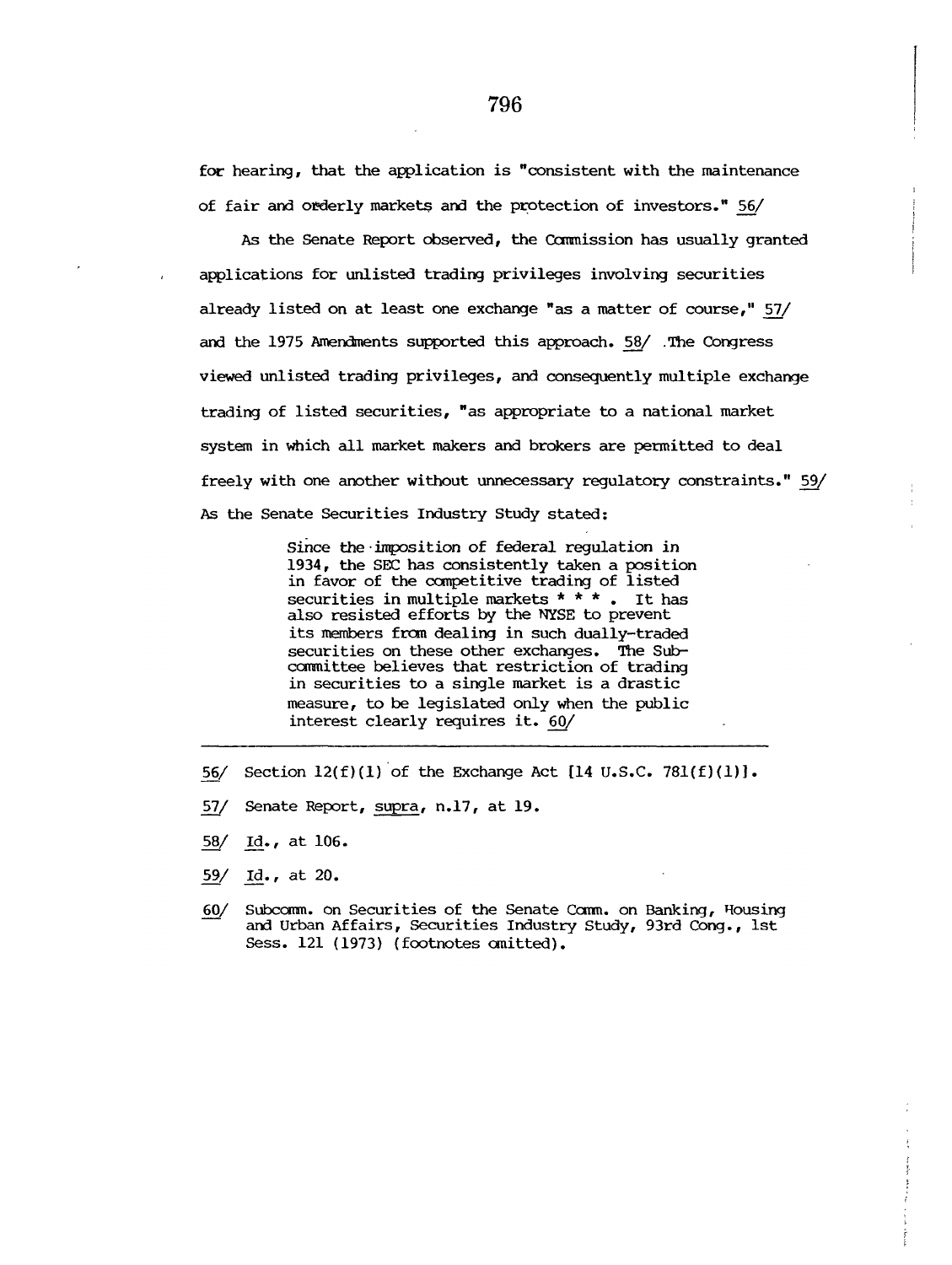# B. The Basic Statutory Goals

The 1975 Amendments sought to assure that the securities markets and the regulation of the securities industry "remain strong and capable of fostering [the] fundamental goals [that the Exchange Act established] under changing economic and technological conditions." 61/ However, the Amendments left unchanged the basic goals of the Exchange Act: to protect investors and the public interest, to provide fair and honest mechanisms for the pricing of securities, to assure that dealing in securities is fair and without undue preferences or advantages among investors, to ensure that securities can be purchased and sold at economically efficient transaction costs, and to provide, to the maximum degree practicable, markets that are free, open and orderly. 62/

While none of these terms is defined in the Exchange Act, the Report of the Special Study of Securities Markets provided insight into the "general significance and thrust" of some of them. 63/ As the Special Study explained:

 $61/$  Conference Report, supra, n.18, at 92.

 $\mathcal{L}$ 

- $62/$ Id., at  $91-92$ . See, e.g., Sections 2,  $6(a)$ ,  $6(b)(5)$ , 9, 10,  $\overline{IIA(a)(1)(C)}$ ,  $11A(a)(\overline{2)}$ ,  $11A(b)$ ,  $11A(c)$ ,  $15A(a)$ , and  $15A(b)(6)$ of the Exchange Act [15 U.S.C. 78b,  $f(a)$ ,  $f(b)(5)$ , i, j,  $k-l(a)(1)(C)$ ,  $k-1(a)(2)$ ,  $k-1(c)$ ,  $o-3(a)$ ,  $o-3(b)(6)$ ].
- 63/ Report of the Special Study of Securities Markets. of the Securities and Exchange Commission, Part 2, H.R. Doc. No. 95, 88th Cong., 1st Sess. 14 (1963) ("Special Study").

797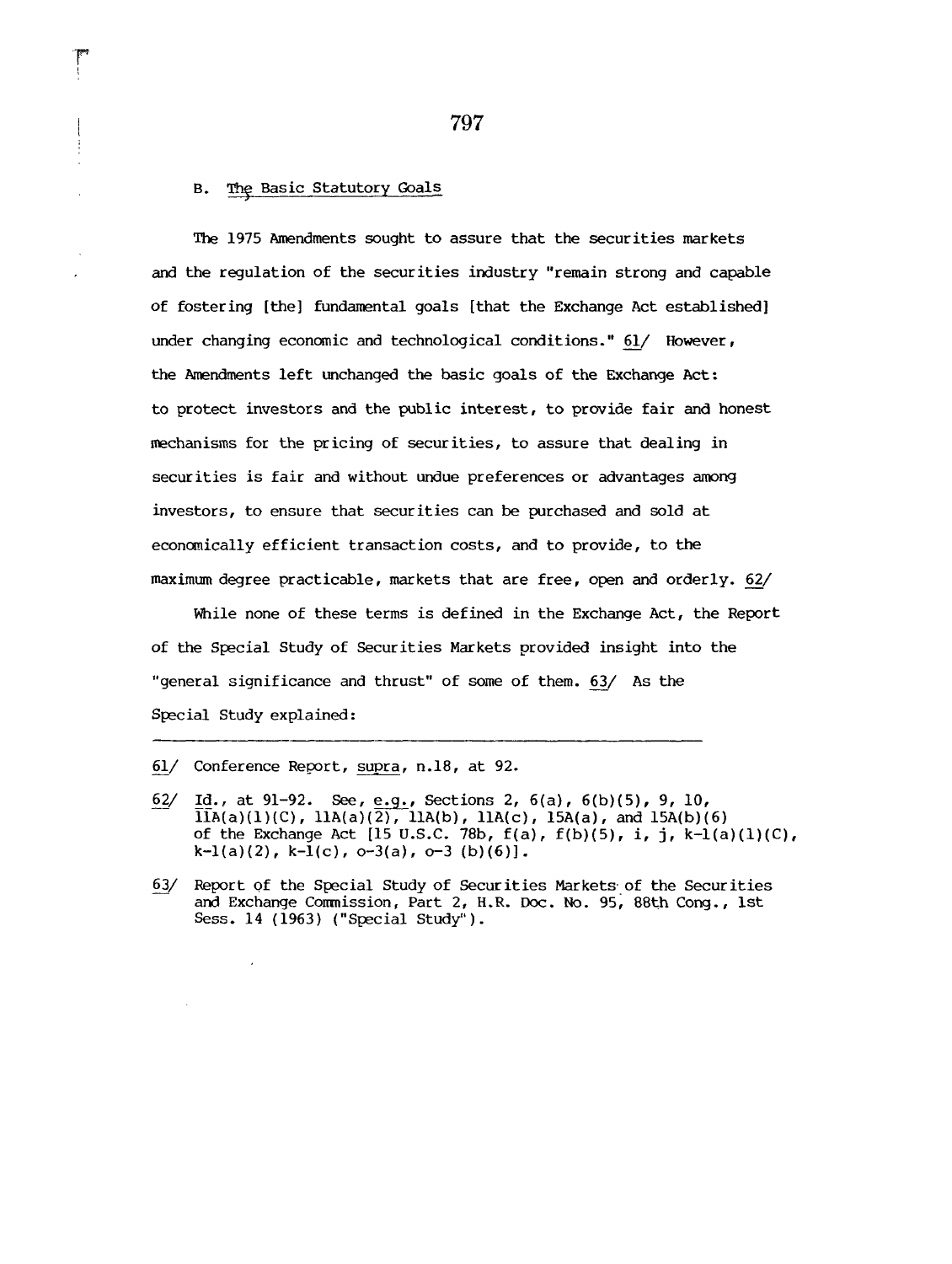"Fair" and "honest" presumably encompass the notion of freedom from manipulative and deceptive practices of all kinds and may be regarded as positive expressions of the [Exchange Act's] ban on such practices, acts and devices. "Fair" also presumably implies, especially in the several references to "fair dealing" and also the reference to "unfair discrimination between customers or issuers, or brokers or dealers," that there be no undue advantage or preference among participants in the marketplace; i.e., that there be no unnecessary discrimination in opportunity or treatment or in access to facilities or information. As among participants within any properly recognized category--those making similar uses of, contributions to, and demands upon the market facilities--discrimination would be altogether unacceptable. As between different categories--where different uses, contributions, or demands might appropriately be recognizeddifferences in opportunity and treatment would be held to the absolute minimum consistent with the recognized differences. In short, a market which recognized any improper categories or permitted any unwarranted discriminations would not be considered "fair" in the fullest sense.

"Free" presumably implies that the forces of supply and demand should operate without interjection of artificial factors. Insofar as the extraneous factors might be manipulative, the concept overlaps that of fairness. But "free," in its ultimate sense, may go further to exclude extraneous forces of a beneficent (i.e., stabilizing or market ordering) nature. In the latter sense a completely "free" market would be permitted to affect prices regardless of the sharpness or duration of the resulting movements. "Open" presumably implies that anyone can enter the market to buy and sell.  $*$ 

"Orderly" presumably implies efficiency and economy of operations, but also embraces concepts of regularity of operation--"a market which does not 'fold up' when the pressure on dealers becomes too heavy" and the concept of avoidance of wide price swings within relatively short spans of time.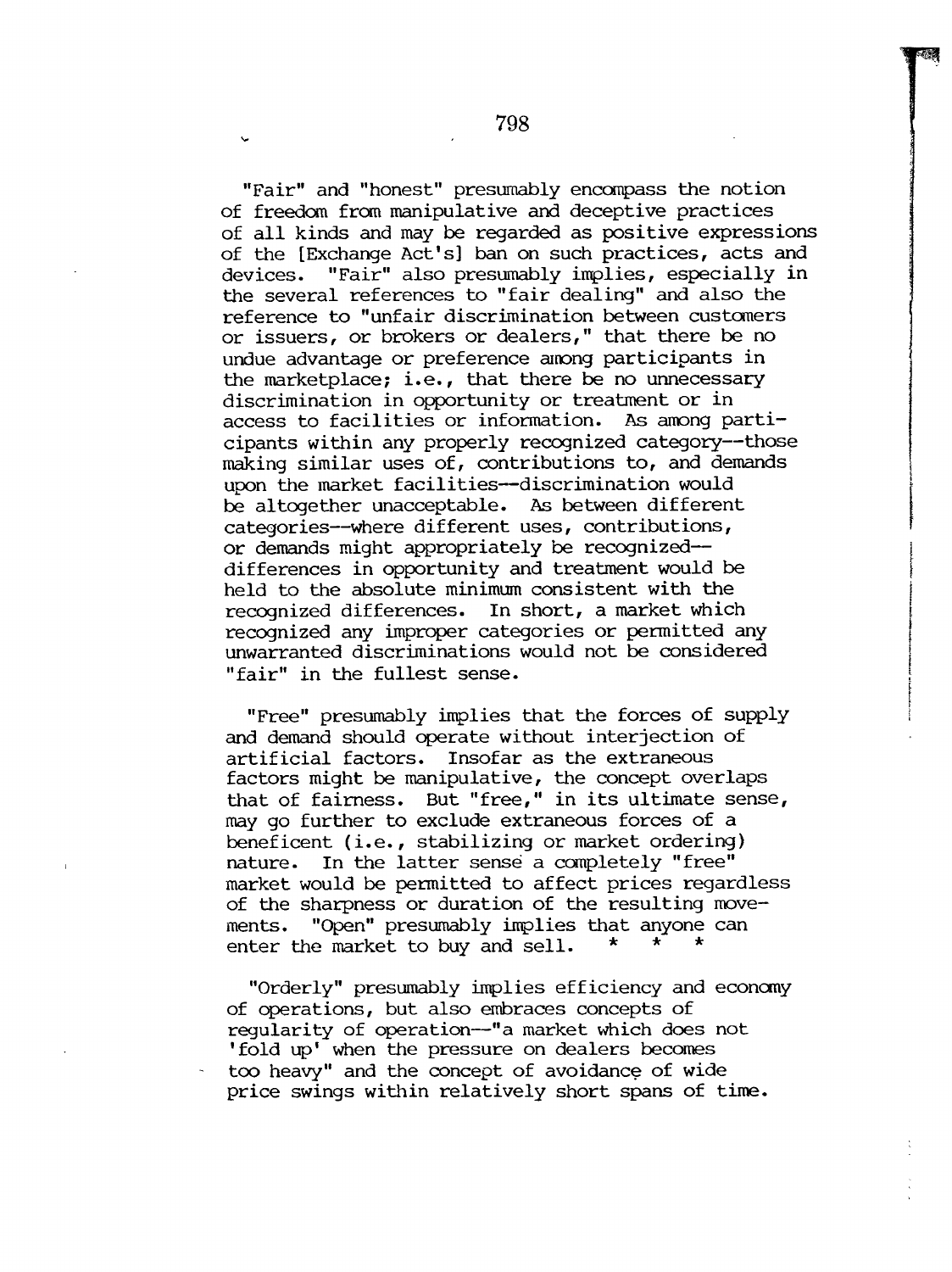In the sense of efficiency, "orderly" might include the degree of assurance, through available market mechanisms, that the highest bidders and lowest offerors do not miss each other to the disadvantage of both [and] \* \* \* may also imply constancY over periods of days or weeks; i.e., a degree of stability.  $64/$ 

In this regard, it should be noted that the Exchange Act requires that each registered national securities exchange and association be organized and have the capacity "to carry out the purposes of [the Exchange Act] and to comply, and  $* * *$  to enforce compliance by its members and persons associated with its members, with the provisions of [the Exchange Act], the rules and regulations thereunder," and the rules of the exchange or association. 65/ The Exchange Act also requires that the rules of registered securities exchanges and associations be designed "to prevent fraudulent and manipulative acts and practices, to promote just and equitable principles of trade,  $* * *$  to remove impediments to and perfect the mechanism of a free and open market and a national market system, and, in general, to protect investors and the public interest." 66/

**64\_\_/ Id., at 14-15 (footnotes omitted).**

- **65/ Sections 6(b)(1) and 15A(b)(2) of the Exchange Act [15** U.S.C. **78f(b)(1); 15 U.S.C. 78o-3(b)(2)].**
- **66/ Sections 6(b)(5) and 15A(b)(6) of the Exchange Act [15** U.S.C.**78f(b)(5); 15 U.S.C. 78o-3(b)(6)].**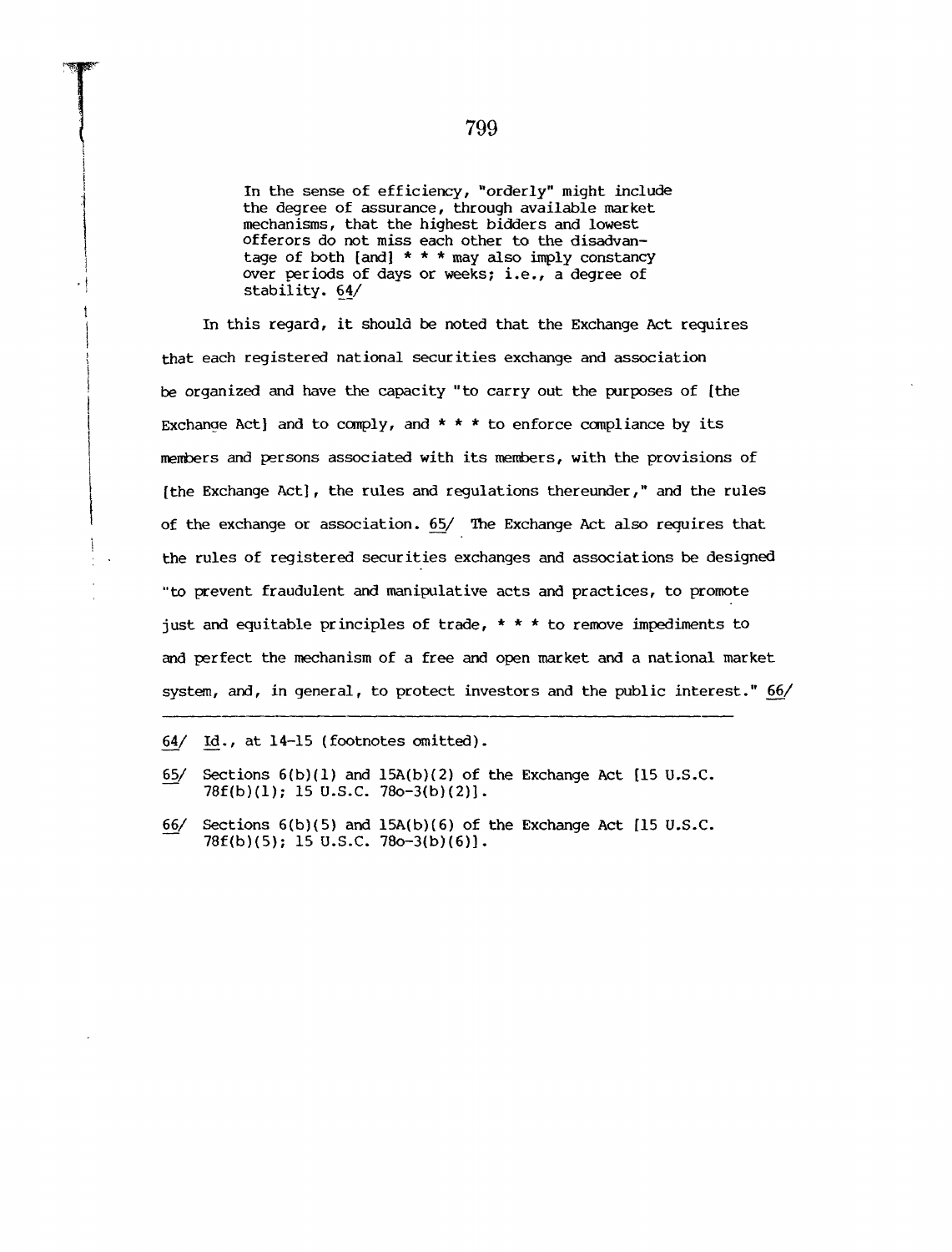#### III. THE MULTIPLE TRADING OF STANDARDIZED OPTIONS

On February 1, 1973, the Commission granted the application of CBOE for registration as a national securities exchange. 67/ In approving the CBOE application, the Commission stated:

> Since the CBOE is a new exchange, and the first national securities exchange proposing to provide for the trading of puts, calls, or similar options, we have determined to permit it to test the market for such options within a controlled environment. CBOE has stated that it intends to commence operations as a-"pilot project" and limit trading on its floor initially to call options in respect of approximately 30 underlying stocks, and increase the number of underlying stocks gradually and extend operations to other types of options as experience is gained and the market and its regulatory arrangements are tested. 68/

Thus, standardized option trading began in a "controlled environment" in

which a limited number of call options were traded on one exchange.

Later in 1973, AMEX and PHLX expressed interest in initiating options trading programs. Although the Comnission had received a report from the CBOE covering its first three months of operations, the Commission was of the view that the report was "inconclusive on a number of major questions" 69/ and

67/ Securities Exchange Act Release No. 9985 (February 1, 1973), I SEC Docket ii (February 13, 1973).

68/ Id.

~9\_/ Securities Exchange Act Release No. 10490 (November 14, 1973), 3 SEC Docket 39, 40 (November 27, 1973).

# **80O**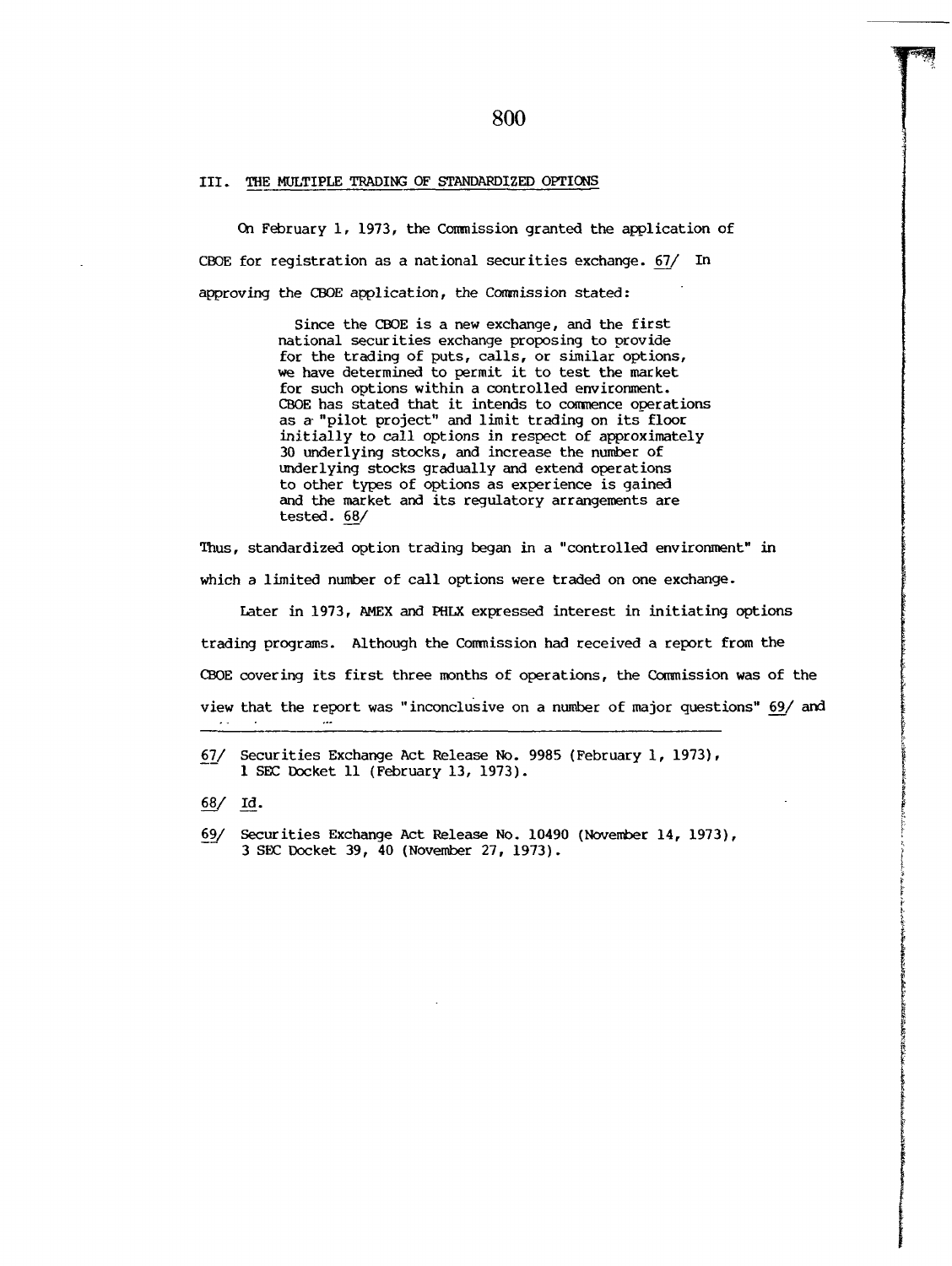concluded that further study was necessary to resolve many of the issues that the CBOE "pilot project" and the plans of AMEX and PHLX presented. 70/ In particular, the Commission noted that AMEX and PHLX intended "to trade options having the sane underlying issuers as some options which are traded on the CBOE" and announced that it had "not made any definitive determinations with respect to a number of basic questions concerning options trading on exchanges, including whether options should be traded, on a pilot basis or otherwise, on more than one exchange  $\star \star \star \cdot \cdot$  71/ To aid the Commission in its consideration of the AMEX and PHLX proposals, the Commission requested public comments with regard to "whether (and, if so, under what conditions) it ultimately would be in the public interest to have multiple exchange markets engaged in trading options as a permanent part of the nation's securities markets." 72/

While the AMEX and PHLX proposals caused the Commission to seek public comments concerning the appropriateness of permitting the trading of standardized options with the same underlying security, expiration date, and exercise price on more than one exchange,  $73/$  the Commission did

 $70/$ Id.

 $71/$ Id.

- $72/$ Id.
- 73/ Trading the same options in more than one marketplace will generally be referred to as "multiple trading." See discussion at  $17-18$ , supra. This practice has also been referred to as "dual trading." See, e.g., Securities Exchange Act Release No. 13325 (March 3, 1977), 11 SEC Docket 1886. (March 15, 1973), and No. 14854 (June 15, 1978), 15 SEC Docket 27 (June 27, 1978).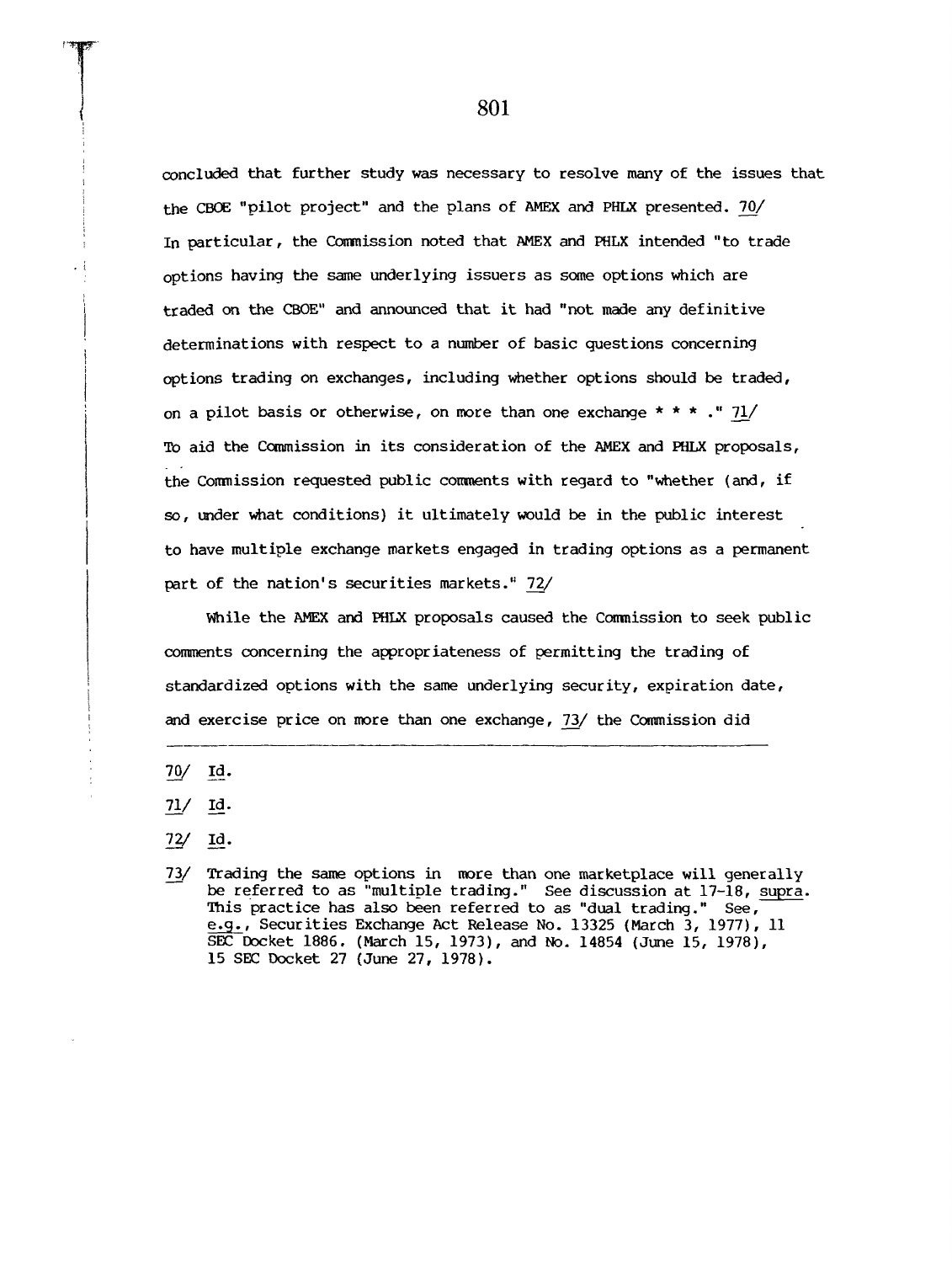not directly address this issue after public comments were received. 74/ In February, 1976, however, CBOE, with informal Commission approval, permitted the trading of a class of options that was already being traded on PHLX. In March of the same year, the Commission, recognizing that "some of the (call) options that the PSE has proposed to list will be of the same class and expiration dates and prices as options which are presently listed on other exchanges," approved a PSE plan to permit standardized options trading and explicitly found that the PSE proposal was "consistent with the requirements of the Act and the rules and regulations thereunder applicable to national securities exchanges, and in particular the requirements of Section 6 of the Act." 75/

Subsequently, PSE listed and began trading numerous classes of options that other exchanges had already listed. Other options exchanges also began to engage in multiple trading. On March 3, 1977, however, PHLX petitioned

**<sup>7</sup>\_a\_l**See, e.g., Securities Exchange Act Release No. 10981 (August 22, 1974), 5 SEC Docket 41 (September 3, 1974). Indeed, the AMEX and PHLX proposals were approved with hardly a mention of multiple trading. In the order approving the AMEX Plan, the Commission observed that the AMEX did "not intend initially to undertake the dual trading of options." Securities Exchange Act Release No. 11144 (December 19, 1974), 5 SEC Docket 734, 738 (December 24, 1974). Similarly, the Commission noted that PHLX did not "intend initially to undertake dual trading of options." Securities Exchange Act Release No. 11423 (May 15, 1975), 6 SEC Docket 894, 895 (May 28, 1975).

<sup>75/</sup> Securities Exchange Act Release No. 12283 (March 30, 1976), 9 SEC Docket 317, 318, 319 (April 13, 1976).